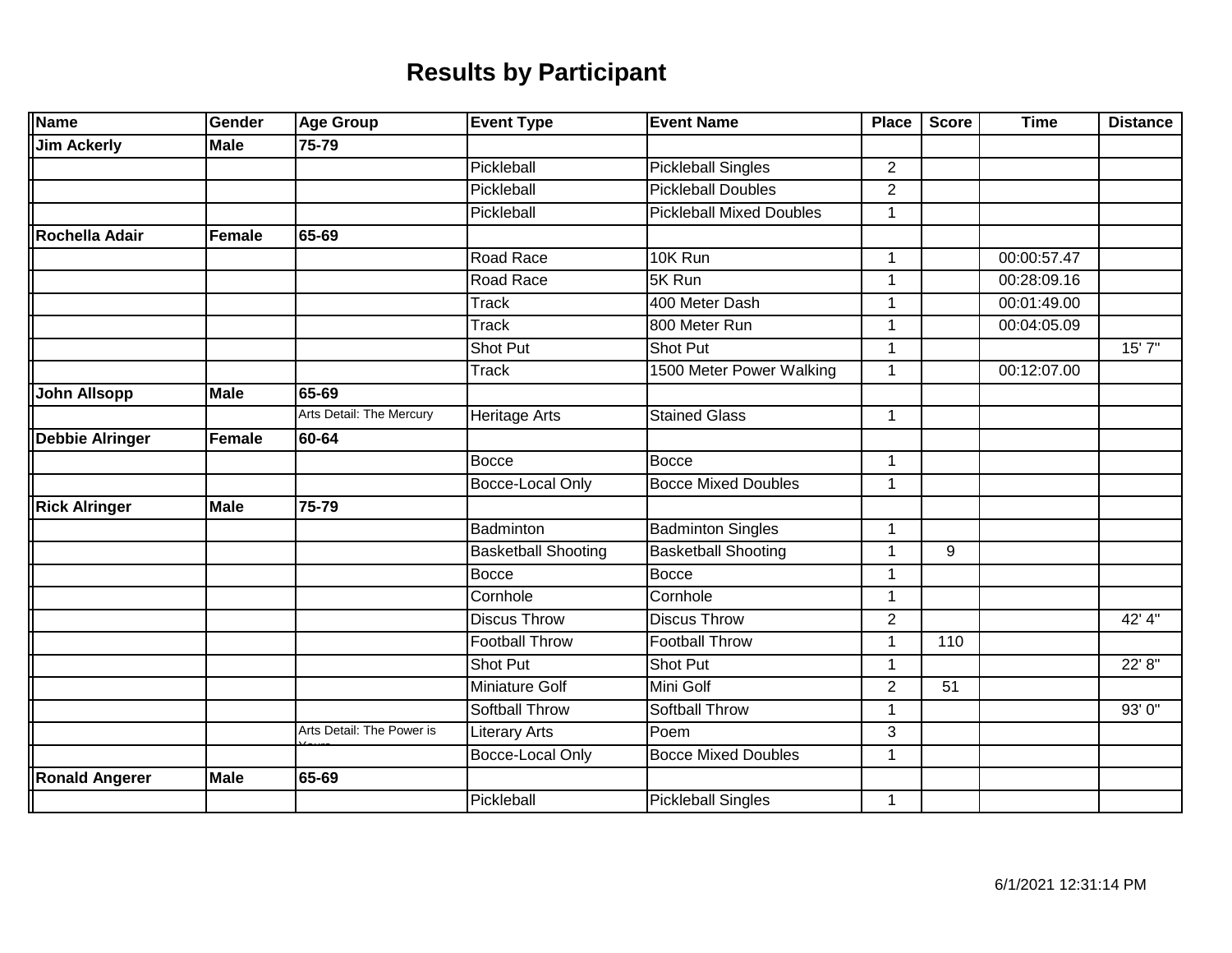|                       |               |           | <b>Basketball Shooting</b> | <b>Basketball Shooting</b>      | $\mathbf 1$    | 11   |             |         |
|-----------------------|---------------|-----------|----------------------------|---------------------------------|----------------|------|-------------|---------|
|                       |               |           | <b>Football Throw</b>      | <b>Football Throw</b>           | 1              | 60   |             |         |
|                       |               |           | <b>Softball Throw</b>      | Softball Throw                  | 1              |      |             | 124'0'' |
|                       |               |           | Track                      | 100 Meter Dash                  | $\mathbf{1}$   |      | 00:00:20.53 |         |
|                       |               |           | <b>Track</b>               | 200 Meter Dash                  | $\mathbf{1}$   |      | 00:00:45.06 |         |
|                       |               |           | Track                      | 50 Meter Dash                   | 1              |      | 00:00:09.47 |         |
|                       |               |           | Road Race                  | 5K Run                          | $\mathbf{1}$   |      | 00:35:07.00 |         |
|                       |               |           | Bowling                    | <b>Bowling Doubles</b>          | 1              | 1155 |             |         |
|                       |               |           | Bowling                    | <b>Bowling Singles</b>          | $\overline{2}$ | 437  |             |         |
|                       |               |           | <b>Track</b>               | 1500 Meter Race Walk            | $\mathbf{1}$   |      | 00:13:59.90 |         |
|                       |               |           | <b>Track</b>               | 1500 Meter Run                  | $\mathbf{1}$   |      | 00:09:42.50 |         |
|                       |               |           | Badminton                  | <b>Badminton Singles</b>        | $\overline{2}$ |      |             |         |
|                       |               |           | Pickleball                 | <b>Pickleball Doubles</b>       | $\mathbf{1}$   |      |             |         |
|                       |               |           | Pickleball                 | <b>Pickleball Mixed Doubles</b> | 1              |      |             |         |
|                       |               |           | <b>Discus Throw</b>        | <b>Discus Throw</b>             | 1              |      |             | 59' 4"  |
|                       |               |           | Long Jumps                 | Running Long Jump               | $\mathbf{1}$   |      |             | 7'6''   |
|                       |               |           | Long Jumps                 | Standing Long Jump              | $\mathbf{1}$   |      |             | 5'2''   |
|                       |               |           | Shot Put                   | Shot Put                        | 1              |      |             | 25' 0"  |
|                       |               |           | <b>Track</b>               | 400 Meter Dash                  | $\mathbf{1}$   |      | 00:02:07.30 |         |
| <b>Sherry Angerer</b> | <b>Female</b> | 60-64     |                            |                                 |                |      |             |         |
|                       |               |           | Bowling                    | <b>Bowling Singles</b>          | $\mathbf{1}$   | 499  |             |         |
|                       |               |           | Road Race                  | 5K Run                          | $\overline{2}$ |      | 00:39:31.00 |         |
|                       |               |           | Track                      | 1500 Meter Run                  | $\mathbf{1}$   |      | 00:11:34.90 |         |
|                       |               |           | Long Jumps                 | Running Long Jump               | $\mathbf{1}$   |      |             | 5'7''   |
|                       |               |           | Long Jumps                 | Standing Long Jump              | 1              |      |             | 4'5''   |
|                       |               |           | <b>Track</b>               | 100 Meter Dash                  | $\mathbf{1}$   |      | 00:00:22.19 |         |
|                       |               |           | <b>Track</b>               | 200 Meter Dash                  | $\mathbf{1}$   |      | 00:01:01.09 |         |
|                       |               |           | Track                      | 50 Meter Dash                   | $\mathbf{1}$   |      | 00:00:10.16 |         |
|                       |               |           | Track                      | 400 Meter Dash                  | $\overline{2}$ |      | 00:02:11.00 |         |
| <b>Ed Ashe</b>        | <b>Male</b>   | $70 - 74$ |                            |                                 |                |      |             |         |
|                       |               |           | <b>Basketball Shooting</b> | <b>Basketball Shooting</b>      | 1              | 9    |             |         |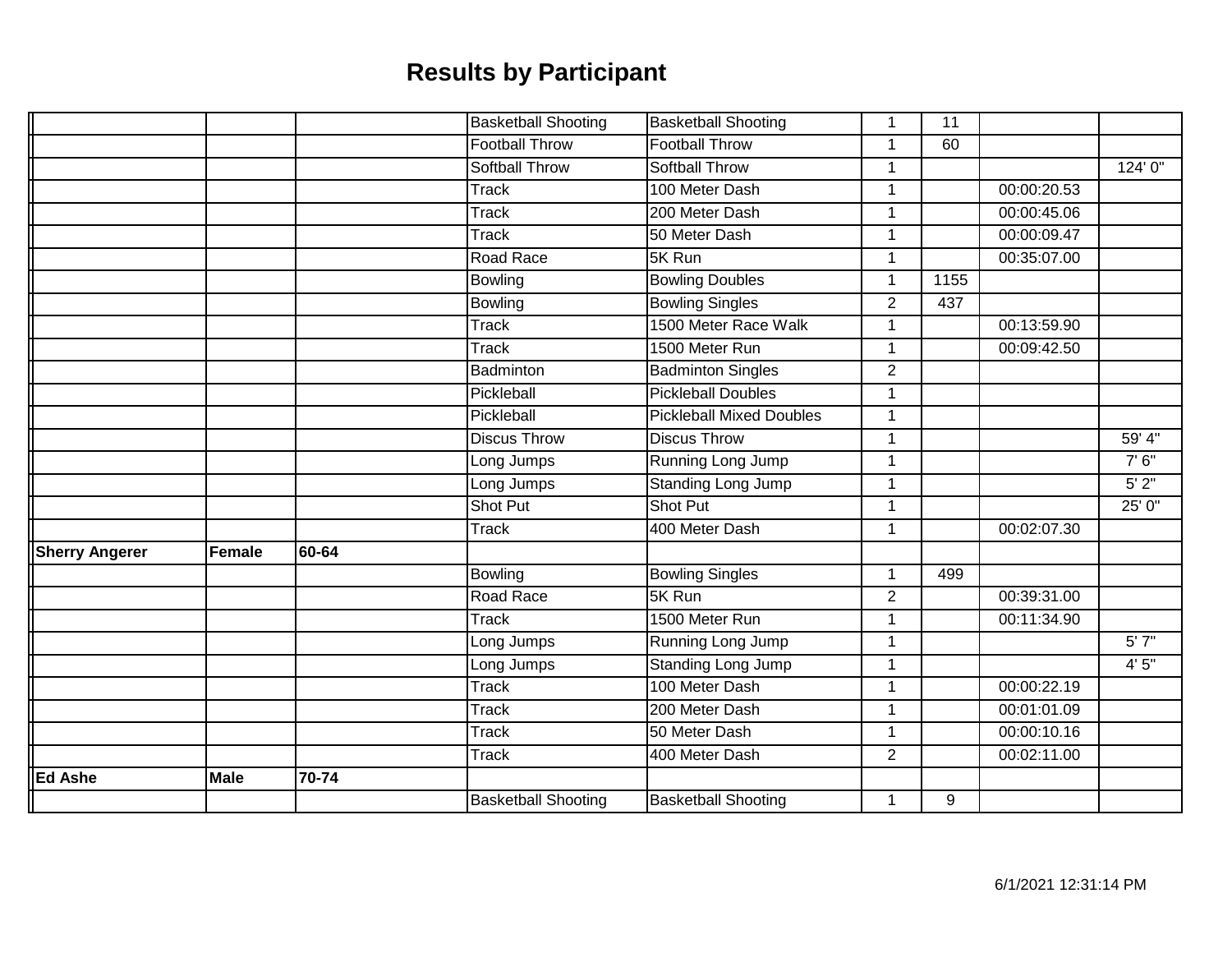|                        |               |       | <b>Football Throw</b> | <b>Football Throw</b>           | 5              | 30 |             |        |
|------------------------|---------------|-------|-----------------------|---------------------------------|----------------|----|-------------|--------|
|                        |               |       | <b>Softball Throw</b> | Softball Throw                  | 3              |    |             | 79'6'' |
|                        |               |       | <b>Discus Throw</b>   | <b>Discus Throw</b>             | 3              |    |             | 55' 8" |
|                        |               |       | Shot Put              | Shot Put                        | $\mathbf 1$    |    |             | 25' 6" |
| <b>Frank Bachteler</b> | <b>Male</b>   | 75-79 |                       |                                 |                |    |             |        |
|                        |               |       | Cornhole              | Cornhole                        | $\overline{4}$ |    |             |        |
|                        |               |       | <b>Miniature Golf</b> | Mini Golf                       | 3              | 60 |             |        |
|                        |               |       | Pickleball            | <b>Pickleball Singles</b>       | 5              |    |             |        |
|                        |               |       | Road Race             | 5K Run                          | 1              |    | 00:37:50.00 |        |
|                        |               |       | Swimming              | 50 Yd. Breaststroke             | $\mathbf 1$    |    | 00:01:00.88 |        |
|                        |               |       | <b>Track</b>          | 1500 Meter Run                  | $\overline{1}$ |    | 00:10:21.80 |        |
| Linda Bamfield         | Female        | 60-64 |                       |                                 |                |    |             |        |
|                        |               |       | Pickleball            | <b>Pickleball Doubles</b>       | $\overline{2}$ |    |             |        |
|                        |               |       | Pickleball            | <b>Pickleball Mixed Doubles</b> | 5              |    |             |        |
| <b>Cobby Barfield</b>  | <b>Male</b>   | 65-69 |                       |                                 |                |    |             |        |
|                        |               |       | Pickleball            | <b>Pickleball Doubles</b>       | $\overline{4}$ |    |             |        |
|                        |               |       | Pickleball            | <b>Pickleball Mixed Doubles</b> | 4              |    |             |        |
| <b>David Baumann</b>   | <b>Male</b>   | 70-74 |                       |                                 |                |    |             |        |
|                        |               |       | Long Jumps            | Running Long Jump               | $\overline{2}$ |    |             | 8'9''  |
|                        |               |       | Long Jumps            | <b>Standing Long Jump</b>       | $\overline{2}$ |    |             | 5' 8'' |
|                        |               |       | Pickleball            | <b>Pickleball Singles</b>       | $\mathbf{1}$   |    |             |        |
|                        |               |       | Tennis                | <b>Tennis Singles</b>           | 1              |    |             |        |
|                        |               |       | <b>Track</b>          | 1500 Meter Race Walk            | $\mathbf{1}$   |    | 00:11:11.80 |        |
|                        |               |       | Pickleball            | <b>Pickleball Doubles</b>       | $\mathbf{1}$   |    |             |        |
|                        |               |       | <b>Track</b>          | 50 Meter Dash                   | $\overline{2}$ |    | 00:00:09.22 |        |
|                        |               |       | <b>Track</b>          | 100 Meter Dash                  | $\overline{2}$ |    | 00:00:18.37 |        |
|                        |               |       | <b>Track</b>          | 400 Meter Dash                  | 1              |    | 00:01:50.06 |        |
|                        |               |       | Pickleball            | <b>Pickleball Mixed Doubles</b> | $\overline{2}$ |    |             |        |
| <b>Nancy Beach</b>     | <b>Female</b> | 70-74 |                       |                                 |                |    |             |        |
|                        |               |       | Cornhole              | Cornhole                        | $\overline{2}$ |    |             |        |
|                        |               |       | <b>Football Throw</b> | <b>Football Throw</b>           | 1              | 50 |             |        |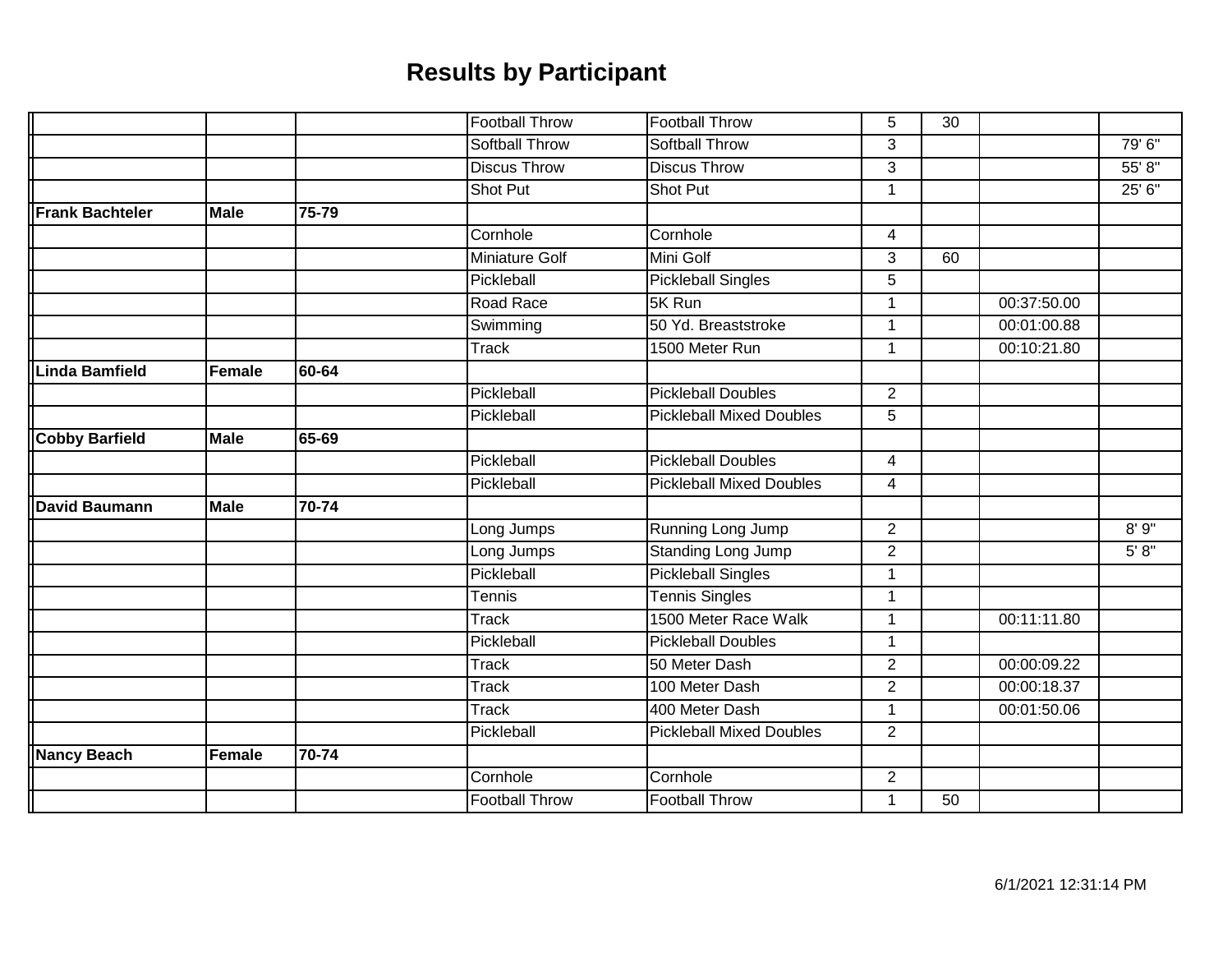|                         |               | Arts Detail: Tweed Cowl       | <b>Heritage Arts</b>   | Knitting                           | 3              |    |             |             |
|-------------------------|---------------|-------------------------------|------------------------|------------------------------------|----------------|----|-------------|-------------|
| Team/Group: Two Lassies |               |                               | Performing Arts        | <b>Instrumental Small Group</b>    | $\mathbf{1}$   |    |             |             |
|                         |               |                               | Shuffleboard           | Shuffleboard                       | $\mathbf 1$    |    |             |             |
|                         |               | Arts Detail: Blueberries-a-   | <b>Visual Arts</b>     | Drawing                            | 3              |    |             |             |
|                         |               | Arts Detail: Fallen Leaves    | <b>Visual Arts</b>     | Drawing                            | $\overline{2}$ |    |             |             |
| <b>Weldon Beach</b>     | <b>Male</b>   | 70-74                         |                        |                                    |                |    |             |             |
|                         |               |                               | Cornhole               | Cornhole                           | $\overline{2}$ |    |             |             |
|                         |               |                               | <b>Football Throw</b>  | <b>Football Throw</b>              | $\mathbf{1}$   | 70 |             |             |
|                         |               |                               | Shuffleboard           | Shuffleboard                       | $\mathbf{1}$   |    |             |             |
| <b>Bruce Beall</b>      | <b>Male</b>   | 65-69                         |                        |                                    |                |    |             |             |
|                         |               |                               | Heritage-Local Only    | Iron Working/Black Smithing        | $\mathbf{1}$   |    |             |             |
|                         |               |                               | Heritage-Local Only    | <b>Metal Work</b>                  | $\mathbf{1}$   |    |             |             |
| Leslie Beaster          | Female        | 85-89                         |                        |                                    |                |    |             |             |
|                         |               | Arts Detail: Teddy Bears      | <b>Heritage Arts</b>   | Knitting                           | $\overline{2}$ |    |             |             |
|                         |               | Arts Detail: Quilt for a Cure | <b>Heritage Arts</b>   | <b>Quilting (Machine Stitched)</b> | 3              |    |             |             |
| <b>Lorraine Bennett</b> | <b>Female</b> | 75-79                         |                        |                                    |                |    |             |             |
|                         |               | Arts Detail: Our Song         | <b>Literary Arts</b>   | Poem                               | $\mathbf{1}$   |    |             |             |
|                         |               | Arts Detail: Audacity and     | <b>Literary Arts</b>   | <b>Short Story</b>                 | $\mathbf 1$    |    |             |             |
| <b>Jim Bent</b>         | <b>Male</b>   | 75-79                         |                        |                                    |                |    |             |             |
|                         |               |                               | <b>Discus Throw</b>    | <b>Discus Throw</b>                | $\mathbf{1}$   |    |             | $57'$ $2''$ |
|                         |               | Arts Detail: End Table Top    | <b>Heritage Arts</b>   | Woodworking                        | $\mathbf 1$    |    |             |             |
|                         |               | Arts Detail: Tapping My Way   | <b>Performing Arts</b> | Dance Solo                         | $\mathbf{1}$   |    |             |             |
|                         |               |                               | Pickleball             | <b>Pickleball Singles</b>          | $\overline{4}$ |    |             |             |
|                         |               |                               | Pickleball             | <b>Pickleball Doubles</b>          | 3              |    |             |             |
|                         |               |                               | Pickleball             | <b>Pickleball Mixed Doubles</b>    | $\mathbf{1}$   |    |             |             |
|                         |               |                               | <b>Track</b>           | 1500 Meter Power Walking           | $\mathbf 1$    |    | 00:12:00.00 |             |
| <b>Sue Bent</b>         | <b>Female</b> | 70-74                         |                        |                                    |                |    |             |             |
|                         |               |                               | <b>Bocce</b>           | <b>Bocce</b>                       | 3              |    |             |             |
| <b>Jane Birchfield</b>  | Female        | 70-74                         |                        |                                    |                |    |             |             |
|                         |               |                               | <b>Bocce</b>           | <b>Bocce</b>                       | $\mathbf{1}$   |    |             |             |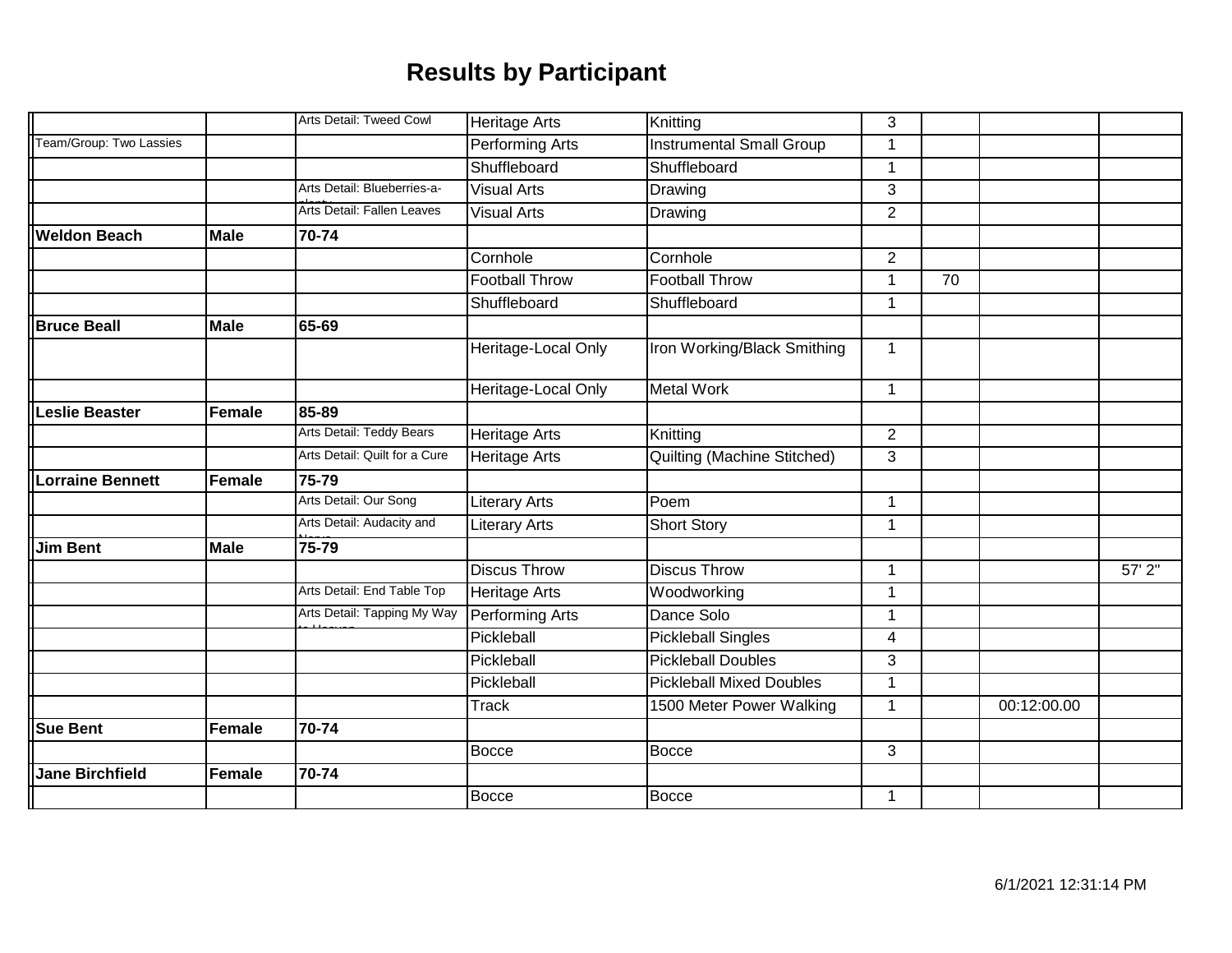|                         |               |                                    | Cornhole              | Cornhole                                       | 6              |                 |             |        |
|-------------------------|---------------|------------------------------------|-----------------------|------------------------------------------------|----------------|-----------------|-------------|--------|
|                         |               | Arts Detail: Bubble Stripe         | <b>Heritage Arts</b>  | Crocheting                                     | $\overline{2}$ |                 |             |        |
|                         |               | Arts Detail: Patchwork             | <b>Heritage Arts</b>  | Crocheting                                     | $\mathbf{1}$   |                 |             |        |
|                         |               | Arts Detail: Bohemian              | <b>Heritage Arts</b>  | Crocheting                                     | 3              |                 |             |        |
|                         |               |                                    | <b>Miniature Golf</b> | Mini Golf                                      | $\mathbf{1}$   | $\overline{51}$ |             |        |
|                         |               |                                    | Shuffleboard          | Shuffleboard                                   | $\overline{2}$ |                 |             |        |
|                         |               |                                    | <b>Track</b>          | 1500 Meter Power Walking                       | 3              |                 | 00:18:32.00 |        |
| <b>Bob Blechner</b>     | <b>Male</b>   | 80-84                              |                       |                                                |                |                 |             |        |
|                         |               |                                    | <b>Discus Throw</b>   | <b>Discus Throw</b>                            | $\mathbf 1$    |                 |             | 61'3'' |
|                         |               |                                    | <b>Football Throw</b> | <b>Football Throw</b>                          | $\mathbf{1}$   | 20              |             |        |
|                         |               |                                    | <b>Shot Put</b>       | Shot Put                                       | 1              |                 |             | 23' 0" |
|                         |               |                                    | Bowling               | <b>Bowling Singles</b>                         | $\mathbf{1}$   | 575             |             |        |
|                         |               |                                    | Bowling               | <b>Bowling Doubles</b>                         | 1              | 1028            |             |        |
|                         |               |                                    | <b>Bowling</b>        | <b>Bowling Mixed Doubles</b>                   | $\mathbf 1$    | 941             |             |        |
| <b>Deanna Blechner</b>  | <b>Female</b> | $70 - 74$                          |                       |                                                |                |                 |             |        |
|                         |               | Arts Detail: Bears in the<br>Woods | Heritage-Local Only   | Quilting- (Machine stitched,<br>Collaborative) | $\overline{2}$ |                 |             |        |
|                         |               | Arts Detail: Among the Pines       | <b>Heritage Arts</b>  | Needlework                                     | $\mathbf{1}$   |                 |             |        |
| <b>Debra Bolle</b>      | <b>Female</b> | 65-69                              |                       |                                                |                |                 |             |        |
|                         |               |                                    | <b>Track</b>          | 5k Power Walking                               | $\mathbf{1}$   |                 | 00:45:02.00 |        |
| <b>Amanda Burts</b>     | <b>Female</b> | 60-64                              |                       |                                                |                |                 |             |        |
| Team/Group: Two Lassies |               |                                    | Performing Arts       | <b>Instrumental Small Group</b>                | 1              |                 |             |        |
|                         |               |                                    | Swimming              | 100 Yd. Breaststroke                           | $\mathbf{1}$   |                 | 00:01:48.53 |        |
|                         |               |                                    | Swimming              | 50 Yd. Freestyle                               | 1              |                 | 00:00:47.75 |        |
|                         |               |                                    | Swimming              | 50 Yd. Breaststroke                            | $\mathbf 1$    |                 | 00:00:48.94 |        |
|                         |               |                                    | Swimming              | 100 Yd. Individual Medley                      | 1              |                 | 00:02:05.47 |        |
|                         |               |                                    | Swimming              | 200 Yd. Breaststroke                           | 1              |                 | 00:03:57.25 |        |
| <b>Tom Bzotte</b>       | <b>Male</b>   | 55-59                              |                       |                                                |                |                 |             |        |
|                         |               |                                    | Road Race             | 5K Run                                         | $\mathbf{1}$   |                 | 00:31:40.00 |        |
|                         |               |                                    | Swimming              | 200 Yd. Freestyle                              | 1              |                 | 00:04:09.56 |        |
|                         |               |                                    | Swimming              | 50 Yd. Freestyle                               | $\mathbf 1$    |                 | 00:00:46.22 |        |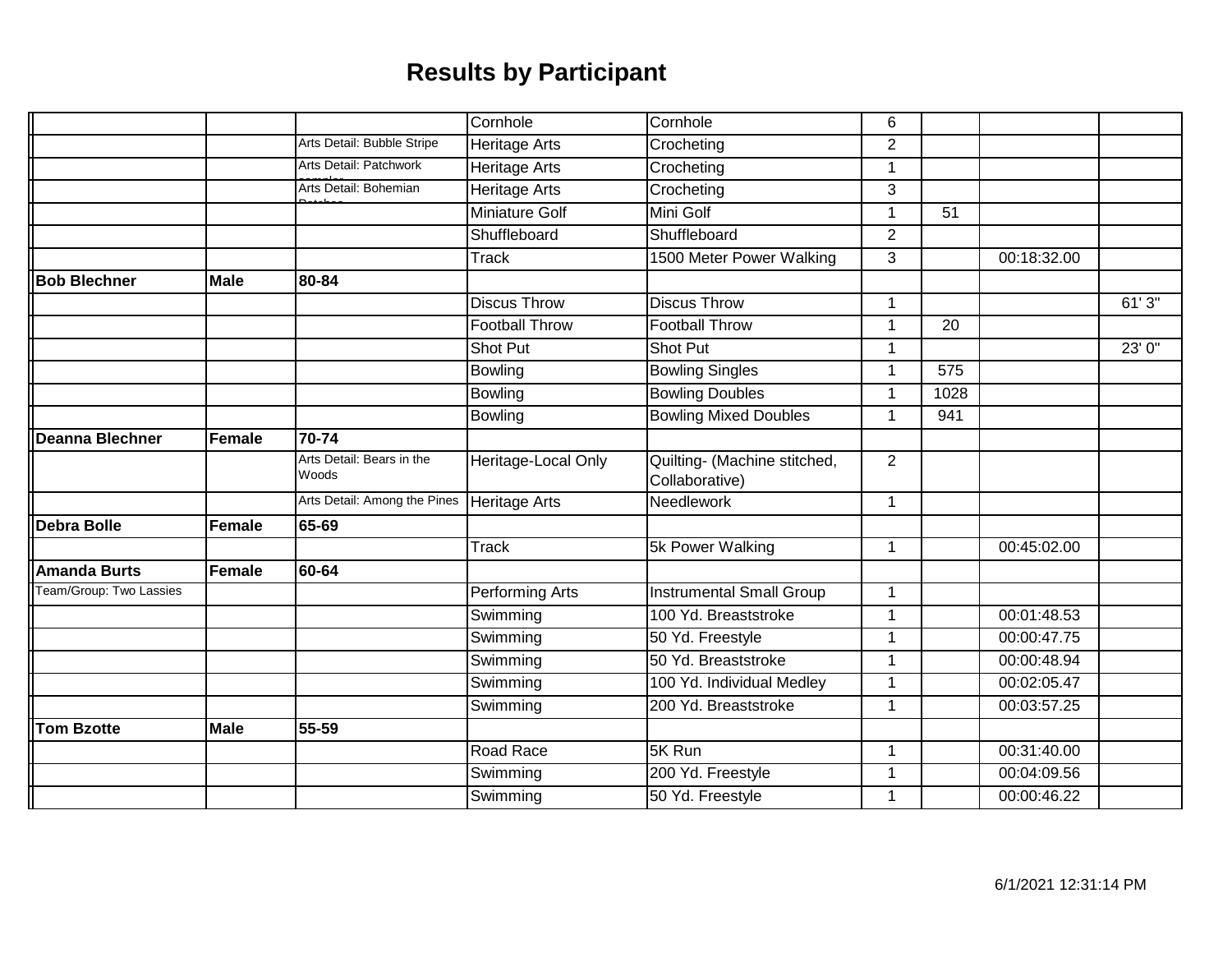|                           |             |                                              | Swimming              | 50 Yd. Breaststroke               | 1              |    | 00:01:19.69 |  |
|---------------------------|-------------|----------------------------------------------|-----------------------|-----------------------------------|----------------|----|-------------|--|
|                           |             |                                              | Swimming              | 500 Yd. Freestyle                 | 1              |    | 00:10:49.66 |  |
| <b>SHAROL CALEY</b>       | Female      | 70-74                                        |                       |                                   |                |    |             |  |
|                           |             | Arts Detail: Branches and                    | Visual-Local Only     | Colored pencil                    | $\mathbf{1}$   |    |             |  |
|                           |             | Arts Detail: Mariah                          | <b>Heritage Arts</b>  | Woodworking                       | 3              |    |             |  |
| <b>Holly Carlisle</b>     | Female      | 65-69                                        |                       |                                   |                |    |             |  |
|                           |             |                                              | Pickleball            | <b>Pickleball Doubles</b>         | $\mathbf{1}$   |    |             |  |
|                           |             |                                              | Pickleball            | <b>Pickleball Singles</b>         | $\overline{2}$ |    |             |  |
|                           |             |                                              | Pickleball            | <b>Pickleball Mixed Doubles</b>   | 3              |    |             |  |
|                           |             |                                              | <b>Table Tennis</b>   | <b>Table Tennis Singles</b>       | $\overline{2}$ |    |             |  |
|                           |             |                                              | <b>Table Tennis</b>   | <b>Table Tennis Mixed Doubles</b> | 1              |    |             |  |
| <b>Chad Chadwick</b>      | <b>Male</b> | 85-89                                        |                       |                                   |                |    |             |  |
|                           |             |                                              | <b>Miniature Golf</b> | Mini Golf                         | 1              | 46 |             |  |
|                           |             |                                              | Cornhole              | Cornhole                          | $\mathbf{1}$   |    |             |  |
| Patricia Champ            | Female      | $70 - 74$                                    |                       |                                   |                |    |             |  |
|                           |             | Arts Detail: Daily Ritual on the Visual Arts |                       | Pastels                           | 1              |    |             |  |
|                           |             | Arts Detail: Hungry Monkey                   | <b>Visual Arts</b>    | Pastels                           | 2              |    |             |  |
| <b>Steve Champ</b>        | <b>Male</b> | 75-79                                        |                       |                                   |                |    |             |  |
|                           |             |                                              | Pickleball            | <b>Pickleball Doubles</b>         | $\mathbf{1}$   |    |             |  |
| <b>Raven Chiong</b>       | Female      | $\overline{55-59}$                           |                       |                                   |                |    |             |  |
|                           |             | Arts Detail: Spring Re-                      | Literary Arts         | Poem                              | $\overline{2}$ |    |             |  |
| <b>Billie Fay Coleman</b> | Female      | 70-74                                        |                       |                                   |                |    |             |  |
|                           |             |                                              | Pickleball            | <b>Pickleball Mixed Doubles</b>   | $\mathbf{1}$   |    |             |  |
| <b>Scott Collings</b>     | <b>Male</b> | 60-64                                        |                       |                                   |                |    |             |  |
|                           |             |                                              | Pickleball            | <b>Pickleball Doubles</b>         | 3              |    |             |  |
|                           |             |                                              | Pickleball            | <b>Pickleball Mixed Doubles</b>   | 3              |    |             |  |
| <b>Vera Confer</b>        | Female      | 60-64                                        |                       |                                   |                |    |             |  |
|                           |             | Arts Detail: Moon Over Murpy                 | <b>Visual Arts</b>    | <b>Mixed Media</b>                | 3              |    |             |  |
| <b>Ann Coston</b>         | Female      | 60-64                                        |                       |                                   |                |    |             |  |
|                           |             |                                              | <b>Tennis</b>         | <b>Tennis Singles</b>             | $\mathbf{1}$   |    |             |  |
| Mike Crubaugh             | <b>Male</b> | 70-74                                        |                       |                                   |                |    |             |  |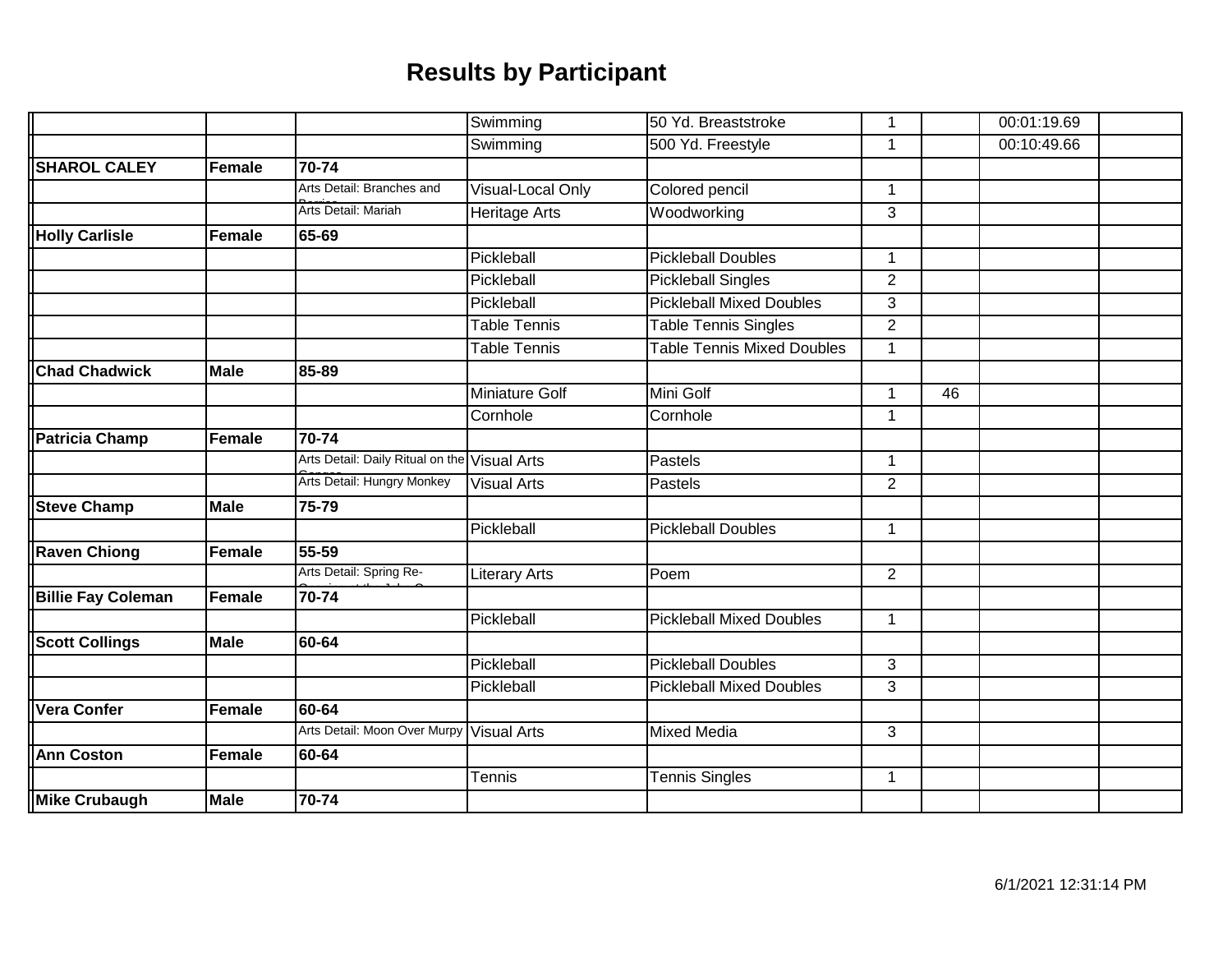|                       |               |                            | Cornhole                | Cornhole                        | 5              |      |        |
|-----------------------|---------------|----------------------------|-------------------------|---------------------------------|----------------|------|--------|
| <b>Edna Daniels</b>   | Female        | 85-89                      |                         |                                 |                |      |        |
|                       |               |                            | <b>Bocce</b>            | <b>Bocce</b>                    | $\mathbf 1$    |      |        |
|                       |               |                            | Shuffleboard            | Shuffleboard                    | 1              |      |        |
|                       |               |                            | Cornhole                | Cornhole                        | $\overline{1}$ |      |        |
|                       |               |                            | <b>Miniature Golf</b>   | Mini Golf                       | $\mathbf 1$    | 63   |        |
| <b>Amy Davis</b>      | Female        | 55-59                      |                         |                                 |                |      |        |
|                       |               |                            | <b>Bowling</b>          | <b>Bowling Mixed Doubles</b>    | 3              | 628  |        |
|                       |               |                            | <b>Bowling</b>          | <b>Bowling Singles</b>          | 1              | 257  |        |
|                       |               |                            | Miniature Golf          | Mini Golf                       | $\mathbf 1$    | 63   |        |
| judith Davis          | Female        | 80-84                      |                         |                                 |                |      |        |
|                       |               | Arts Detail: Lap/Knee Robe | <b>Heritage Arts</b>    | Knitting                        | $\mathbf{1}$   |      |        |
| <b>Peewee Davis</b>   | <b>Male</b>   | 55-59                      |                         |                                 |                |      |        |
|                       |               |                            | <b>Bowling</b>          | <b>Bowling Mixed Doubles</b>    | 3              | 628  |        |
|                       |               |                            | <b>Bowling</b>          | <b>Bowling Singles</b>          | 1              | 489  |        |
|                       |               |                            | <b>Miniature Golf</b>   | Mini Golf                       | $\mathbf 1$    | 47   |        |
|                       |               |                            | <b>Bowling</b>          | <b>Bowling Doubles</b>          | 1              | 1028 |        |
| <b>Jackie Dobbins</b> | <b>Male</b>   | 75-79                      |                         |                                 |                |      |        |
|                       |               |                            | <b>Bocce</b>            | Bocce                           | $\overline{2}$ |      |        |
|                       |               |                            | <b>Bocce-Local Only</b> | <b>Bocce Mixed Doubles</b>      | 1              |      |        |
| <b>Susan Dobbins</b>  | <b>Female</b> | 75-79                      |                         |                                 |                |      |        |
|                       |               |                            | <b>Bocce</b>            | <b>Bocce</b>                    | 1              |      |        |
|                       |               |                            | <b>Bocce-Local Only</b> | <b>Bocce Mixed Doubles</b>      | $\mathbf{1}$   |      |        |
| <b>Robert Dolven</b>  | <b>Male</b>   | 85-89                      |                         |                                 |                |      |        |
|                       |               | Arts Detail: Untitled      | Heritage Arts           | Woodworking                     | $\overline{2}$ |      |        |
| <b>Daniel Dones</b>   | <b>Male</b>   | 70-74                      |                         |                                 |                |      |        |
|                       |               |                            | Pickleball              | <b>Pickleball Doubles</b>       | $\overline{2}$ |      |        |
|                       |               |                            | <b>Football Throw</b>   | <b>Football Throw</b>           | 5              | 30   |        |
|                       |               |                            | <b>Shot Put</b>         | Shot Put                        | 5              |      | 18' 0" |
|                       |               |                            | Pickleball              | <b>Pickleball Mixed Doubles</b> | $\overline{2}$ |      |        |
|                       |               |                            | Bocce-Local Only        | <b>Bocce Mixed Doubles</b>      | 1              |      |        |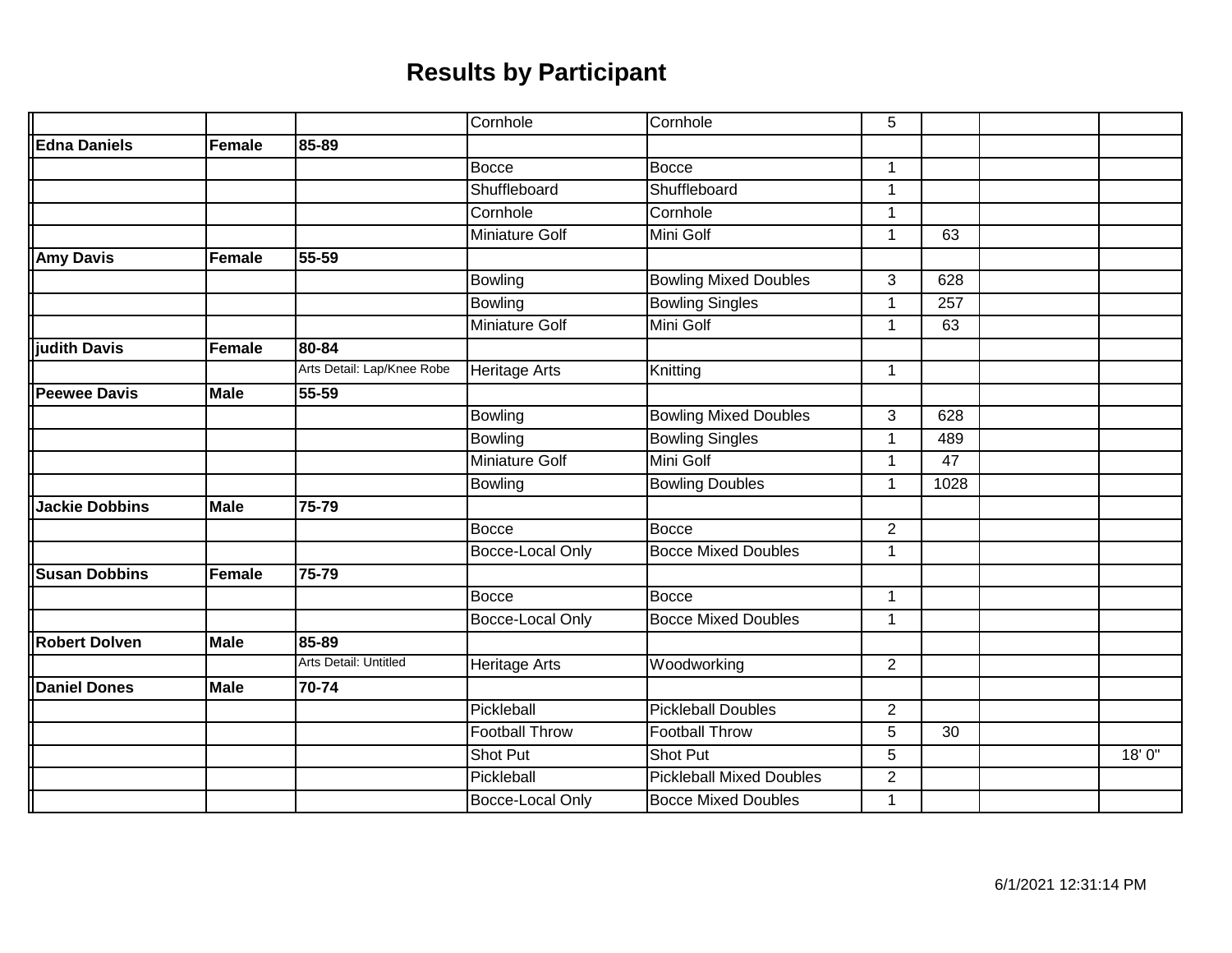|                         |        |                          | <b>Softball Throw</b> | <b>Softball Throw</b>             | 5              |     | 49' 0"  |
|-------------------------|--------|--------------------------|-----------------------|-----------------------------------|----------------|-----|---------|
|                         |        |                          | <b>Discus Throw</b>   | <b>Discus Throw</b>               | 5              |     | 45' 6"  |
| <b>Marcia Dones</b>     | Female | 70-74                    |                       |                                   |                |     |         |
|                         |        |                          | <b>Bocce</b>          | <b>Bocce</b>                      | $\overline{2}$ |     |         |
|                         |        |                          | Bocce-Local Only      | <b>Bocce Doubles</b>              | 1              |     |         |
|                         |        |                          | Bocce-Local Only      | <b>Bocce Mixed Doubles</b>        | 1              |     |         |
|                         |        |                          | Cornhole              | Cornhole                          | 5              |     |         |
|                         |        |                          | <b>Football Throw</b> | <b>Football Throw</b>             | $\overline{2}$ | 40  |         |
|                         |        |                          | Pickleball            | <b>Pickleball Doubles</b>         | 1              |     |         |
|                         |        |                          | Pickleball            | <b>Pickleball Mixed Doubles</b>   | $\overline{2}$ |     |         |
|                         |        |                          | Shot Put              | Shot Put                          | $\overline{2}$ |     | 13' 11" |
|                         |        |                          | <b>Softball Throw</b> | <b>Softball Throw</b>             | $\mathbf{1}$   |     | 57'0''  |
|                         |        |                          | <b>Discus Throw</b>   | <b>Discus Throw</b>               | 1              |     | 32' 1"  |
|                         |        |                          | Badminton             | <b>Badminton Singles</b>          | 1              |     |         |
| <b>Jalene Dressler</b>  | Female | 55-59                    |                       |                                   |                |     |         |
|                         |        |                          | Pickleball            | <b>Pickleball Doubles</b>         | $\overline{2}$ |     |         |
|                         |        |                          | Softball Throw        | Softball Throw                    | 1              |     | 97' 6"  |
|                         |        |                          | Bocce-Local Only      | <b>Bocce Mixed Doubles</b>        | 1              |     |         |
|                         |        |                          | <b>Football Throw</b> | <b>Football Throw</b>             | 1              | 40  |         |
|                         |        |                          | Shot Put              | Shot Put                          | $\overline{c}$ |     | 19' 6"  |
|                         |        |                          | <b>Bowling</b>        | <b>Bowling Mixed Doubles</b>      | 1              | 680 |         |
|                         |        |                          | <b>Bowling</b>        | <b>Bowling Doubles</b>            | $\overline{2}$ | 732 |         |
|                         |        |                          | <b>Bocce</b>          | <b>Bocce</b>                      | $\mathbf{1}$   |     |         |
| Cora Edwards            | Female | 85-89                    |                       |                                   |                |     |         |
|                         |        | Arts Detail: Birds       | Heritage-Local Only   | Rugs(Hooked, woven or<br>Braided) | $\mathbf{1}$   |     |         |
| <b>Christine Faries</b> | Female | 65-69                    |                       |                                   |                |     |         |
|                         |        |                          | <b>Bocce</b>          | <b>Bocce</b>                      | $\overline{2}$ |     |         |
|                         |        |                          | Bocce-Local Only      | <b>Bocce Mixed Doubles</b>        | $\mathbf{1}$   |     |         |
|                         |        | Arts Detail: Oval basket | <b>Heritage Arts</b>  | <b>Basket Weaving</b>             | 3              |     |         |
|                         |        | Arts Detail: Mug basket  | <b>Heritage Arts</b>  | <b>Basket Weaving</b>             | $\overline{2}$ |     |         |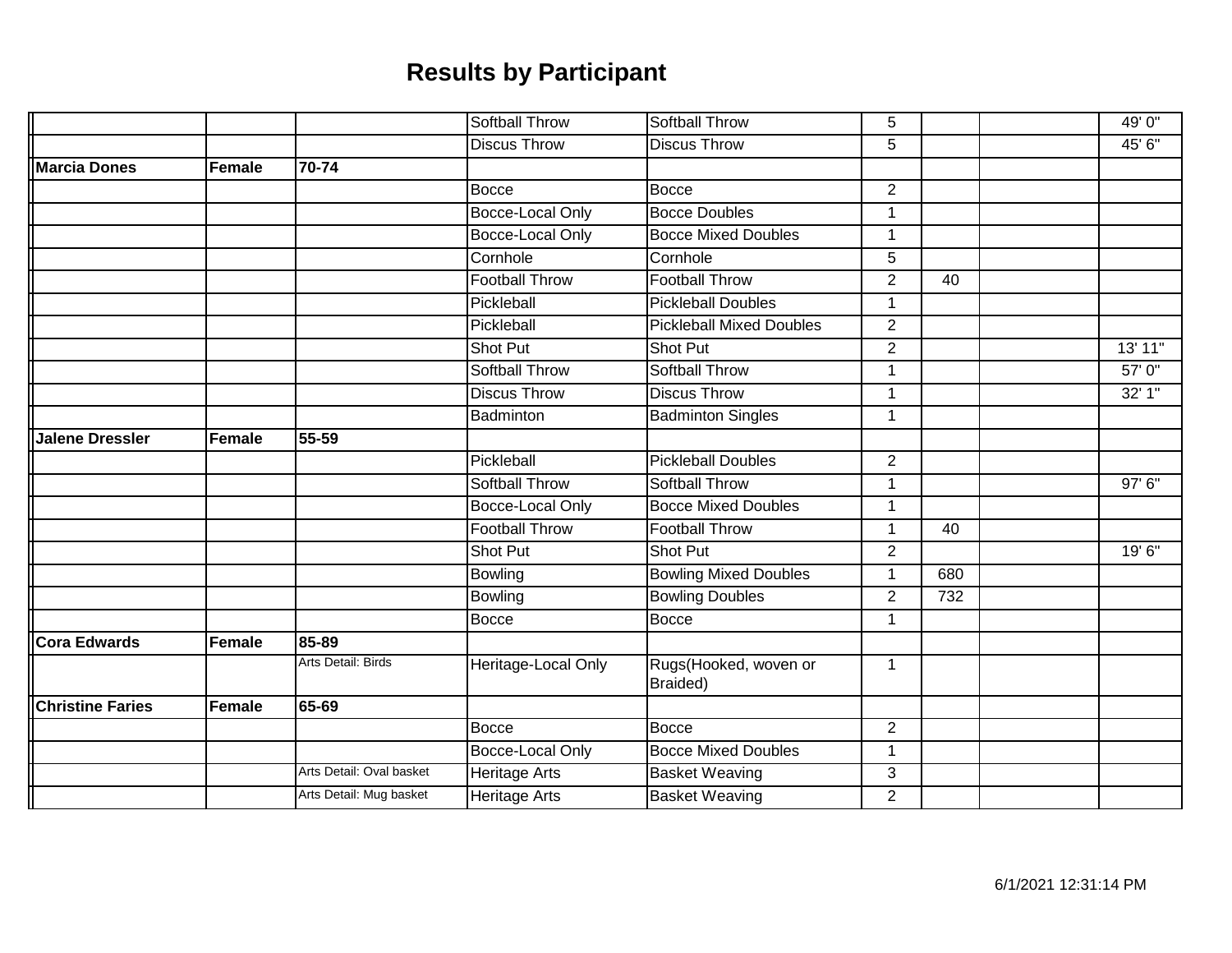|                       |             | Arts Detail: Autumn Pumpkin   Heritage Arts |                              | Needlework                  | $\overline{2}$ |    |             |         |
|-----------------------|-------------|---------------------------------------------|------------------------------|-----------------------------|----------------|----|-------------|---------|
|                       |             |                                             |                              |                             |                |    |             |         |
|                       |             | Arts Detail: Kitty in the                   | <b>Heritage Arts</b>         | Needlework                  | 3              |    |             |         |
|                       |             | Arts Detail: Winter at the                  | <b>Heritage Arts</b>         | Quilting (Hand Stitched)    | 1              |    |             |         |
|                       |             | Arts Detail: Gourd birdhouse                | Visual-Local Only            | Gourds                      | $\mathbf{1}$   |    |             |         |
|                       |             |                                             | Shuffleboard                 | Shuffleboard                | $\mathbf{1}$   |    |             |         |
| <b>Terence Faries</b> | <b>Male</b> | 70-74                                       |                              |                             |                |    |             |         |
|                       |             |                                             | Pickleball                   | <b>Pickleball Singles</b>   | $\overline{2}$ |    |             |         |
|                       |             |                                             | Bocce-Local Only             | <b>Bocce Mixed Doubles</b>  | 1              |    |             |         |
|                       |             |                                             | <b>Discus Throw</b>          | <b>Discus Throw</b>         | $\mathbf{1}$   |    |             | 69' 2"  |
|                       |             |                                             | <b>Football Throw</b>        | <b>Football Throw</b>       | 3              | 50 |             |         |
|                       |             | Arts Detail: Lift off!                      | <b>Heritage Arts</b>         | Woodcarving                 | $\overline{2}$ |    |             |         |
|                       |             | Arts Detail: Under his nose!                | <b>Heritage Arts</b>         | Woodcarving                 | $\mathbf 1$    |    |             |         |
|                       |             | Arts Detail: Dreamer                        | Heritage Arts                | Woodcarving                 | 3              |    |             |         |
|                       |             |                                             | Long Jumps                   | Running Long Jump           | $\mathbf{1}$   |    |             | 10' 10" |
|                       |             |                                             | Long Jumps                   | <b>Standing Long Jump</b>   | 1              |    |             | 6' 6''  |
|                       |             |                                             | Pickleball                   | <b>Pickleball Doubles</b>   | 4              |    |             |         |
|                       |             |                                             | <b>Track</b>                 | 50 Meter Dash               | $\mathbf 1$    |    | 00:00:08.34 |         |
|                       |             |                                             | <b>Track</b>                 | 100 Meter Dash              | 1              |    | 00:00:16.04 |         |
|                       |             |                                             | $\overline{\mathsf{T}}$ rack | 200 Meter Dash              | 1              |    | 00:00:37.78 |         |
|                       |             |                                             | Swimming                     | 50 Yd. Breaststroke         | 1              |    | 00:00:52.44 |         |
|                       |             |                                             | <b>Table Tennis</b>          | <b>Table Tennis Singles</b> | $\mathbf{1}$   |    |             |         |
|                       |             |                                             | Tennis                       | <b>Tennis Singles</b>       | $\overline{2}$ |    |             |         |
|                       |             |                                             | Swimming                     | 50 Yd. Backstroke           | 1              |    | 00:01:10.85 |         |
|                       |             |                                             | <b>Miniature Golf</b>        | Mini Golf                   | $\overline{2}$ | 52 |             |         |
| Sheila Ford           | Female      | 65-69                                       |                              |                             |                |    |             |         |
|                       |             |                                             | <b>Bocce</b>                 | <b>Bocce</b>                | $\mathbf{1}$   |    |             |         |
| <b>Timothy Ford</b>   | <b>Male</b> | 65-69                                       |                              |                             |                |    |             |         |
|                       |             | Arts Detail: Address Unknown Visual Arts    |                              | Oil                         | 3              |    |             |         |
|                       |             | Arts Detail: Fire and Aqua                  | <b>Visual Arts</b>           | Oil                         | $\overline{2}$ |    |             |         |
|                       |             | Arts Detail: night tree                     | <b>Visual Arts</b>           | Acrylics                    | $\overline{2}$ |    |             |         |
|                       |             |                                             | <b>Bocce</b>                 | <b>Bocce</b>                | $\mathbf{1}$   |    |             |         |
|                       |             |                                             |                              |                             |                |    |             |         |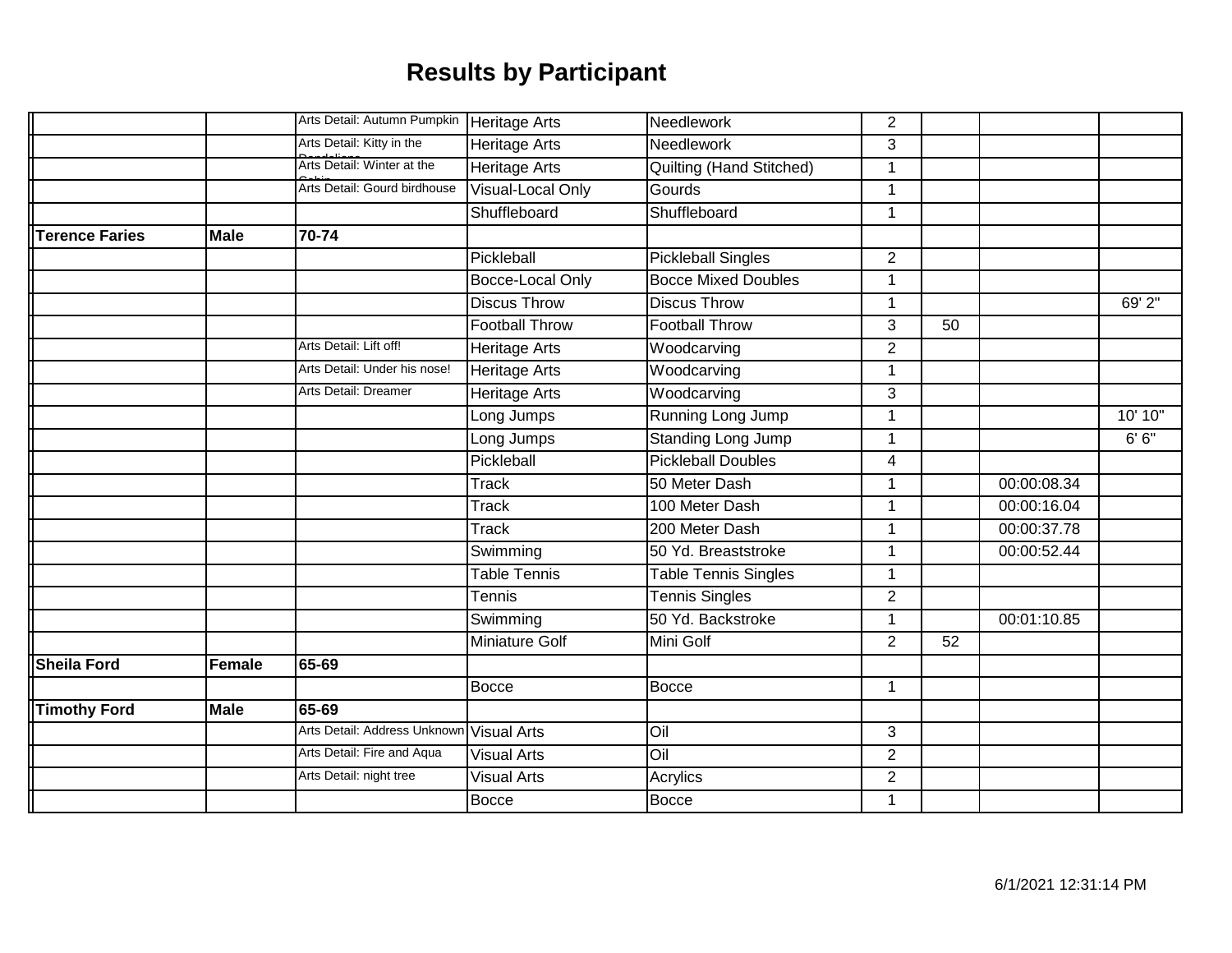|                         |               | Arts Detail: Moon Over    | Visual-Local Only          | <b>Digital Art</b>              | 1              |                 |             |         |
|-------------------------|---------------|---------------------------|----------------------------|---------------------------------|----------------|-----------------|-------------|---------|
| <b>Jack Frahmann</b>    | <b>Male</b>   | 70-74                     |                            |                                 |                |                 |             |         |
|                         |               |                           | Pickleball                 | <b>Pickleball Mixed Doubles</b> | 3              |                 |             |         |
|                         |               |                           | <b>Basketball Shooting</b> | <b>Basketball Shooting</b>      | 3              | $\overline{7}$  |             |         |
|                         |               |                           | <b>Discus Throw</b>        | <b>Discus Throw</b>             | $\overline{2}$ |                 |             | 60' 6"  |
|                         |               |                           | <b>Football Throw</b>      | <b>Football Throw</b>           | $\overline{2}$ | 60              |             |         |
|                         |               |                           | Shot Put                   | Shot Put                        | $\overline{2}$ |                 |             | 25'3''  |
|                         |               |                           | <b>Softball Throw</b>      | <b>Softball Throw</b>           | 1              |                 |             | 92' 6'' |
| Nancy Frahmann          | Female        | 70-74                     |                            |                                 |                |                 |             |         |
|                         |               |                           | Pickleball                 | <b>Pickleball Doubles</b>       | $\overline{2}$ |                 |             |         |
|                         |               |                           | Pickleball                 | <b>Pickleball Mixed Doubles</b> | 3              |                 |             |         |
|                         |               |                           | <b>Football Throw</b>      | <b>Football Throw</b>           | 3              | $\overline{30}$ |             |         |
|                         |               |                           | Shot Put                   | Shot Put                        | 3              |                 |             | 13'8"   |
|                         |               |                           | <b>Track</b>               | 1500 Meter Power Walking        | $\overline{2}$ |                 | 00:18:23.00 |         |
|                         |               |                           | <b>Softball Throw</b>      | <b>Softball Throw</b>           | $\overline{2}$ |                 |             | 43' 0"  |
|                         |               |                           | <b>Discus Throw</b>        | <b>Discus Throw</b>             | $\overline{2}$ |                 |             | 28' 5"  |
| <b>Susan Fredriksen</b> | Female        | 70-74                     |                            |                                 |                |                 |             |         |
|                         |               |                           | Pickleball                 | <b>Pickleball Mixed Doubles</b> | 4              |                 |             |         |
|                         |               |                           | Pickleball                 | <b>Pickleball Doubles</b>       | 1              |                 |             |         |
| <b>Shirley Frisbee</b>  | Female        | $\overline{7}0 - 74$      |                            |                                 |                |                 |             |         |
|                         |               | Arts Detail: Mystic Macon | <b>Visual Arts</b>         | Photography-Digital             | 3              |                 |             |         |
| <b>Barry Fry</b>        | <b>Male</b>   | 75-79                     |                            |                                 |                |                 |             |         |
|                         |               |                           | <b>Bowling</b>             | <b>Bowling Mixed Doubles</b>    | 4              | 842             |             |         |
|                         |               |                           | Cornhole                   | Cornhole                        | 3              |                 |             |         |
|                         |               |                           | Shuffleboard               | Shuffleboard                    | 1              |                 |             |         |
| <b>Pauline Fry</b>      | <b>Female</b> | 70-74                     |                            |                                 |                |                 |             |         |
|                         |               |                           | <b>Bowling</b>             | <b>Bowling Mixed Doubles</b>    | $\overline{4}$ | 842             |             |         |
|                         |               |                           | Cornhole                   | Cornhole                        | 4              |                 |             |         |
| <b>Dianne Gardner</b>   | <b>Female</b> | 70-74                     |                            |                                 |                |                 |             |         |
|                         |               | Arts Detail: Spring       | <b>Visual Arts</b>         | <b>Mixed Media</b>              | $\overline{2}$ |                 |             |         |
|                         |               | Arts Detail: Abracadabra  | <b>Visual Arts</b>         | <b>Mixed Media</b>              | $\mathbf{1}$   |                 |             |         |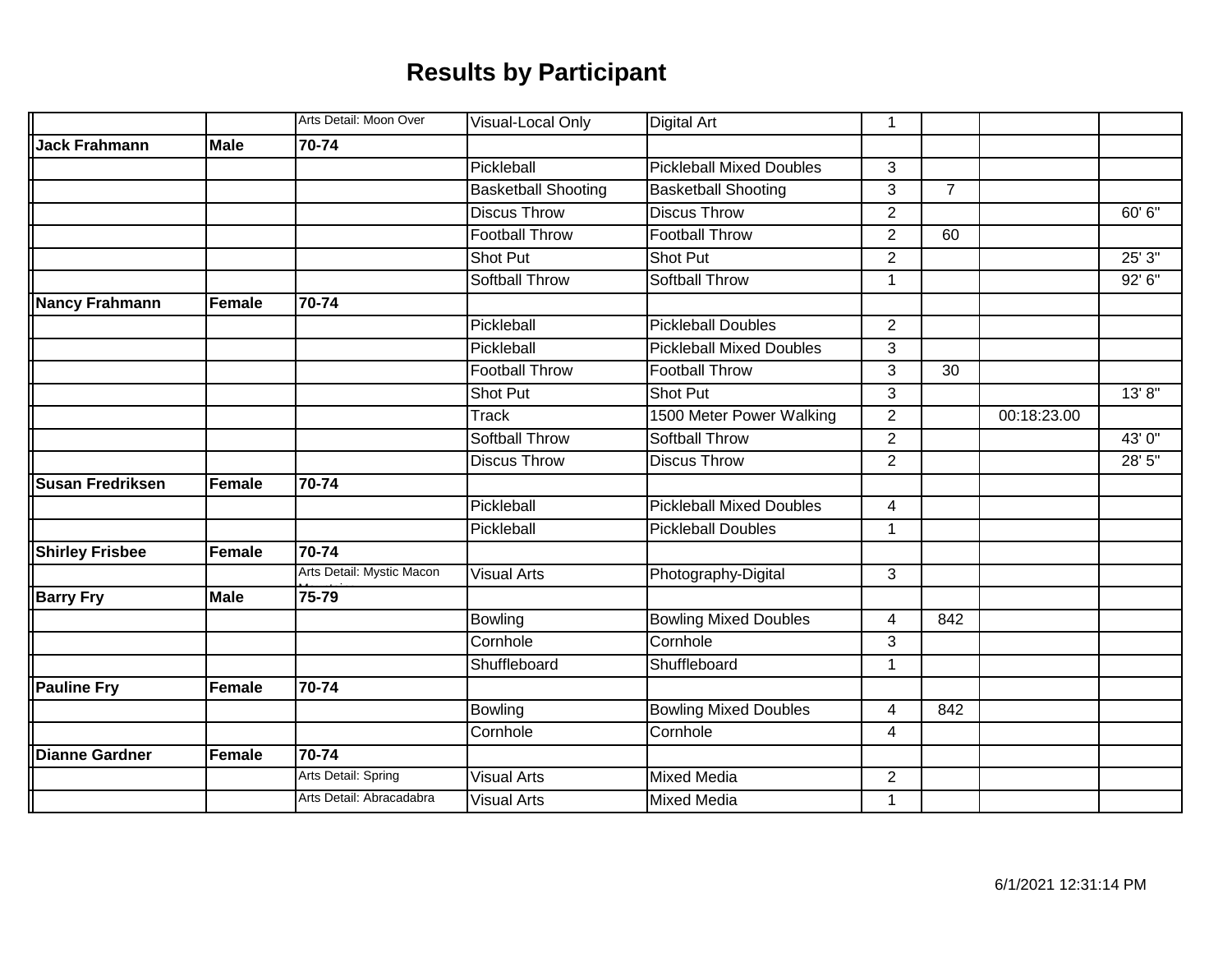| <b>Erly Garner</b>                                                                                                                                                                                                                                                                                                                                                                                                                                                                                                                                                                                                                                                                                                                                                                                                                                                                                                                                                                                                                                                                                                                                                                                                                                                                                                                                                                                                                                                                                                                                                                                                                           | <b>Male</b> | 65-69 |                            |                            |                |                 |             |         |
|----------------------------------------------------------------------------------------------------------------------------------------------------------------------------------------------------------------------------------------------------------------------------------------------------------------------------------------------------------------------------------------------------------------------------------------------------------------------------------------------------------------------------------------------------------------------------------------------------------------------------------------------------------------------------------------------------------------------------------------------------------------------------------------------------------------------------------------------------------------------------------------------------------------------------------------------------------------------------------------------------------------------------------------------------------------------------------------------------------------------------------------------------------------------------------------------------------------------------------------------------------------------------------------------------------------------------------------------------------------------------------------------------------------------------------------------------------------------------------------------------------------------------------------------------------------------------------------------------------------------------------------------|-------------|-------|----------------------------|----------------------------|----------------|-----------------|-------------|---------|
|                                                                                                                                                                                                                                                                                                                                                                                                                                                                                                                                                                                                                                                                                                                                                                                                                                                                                                                                                                                                                                                                                                                                                                                                                                                                                                                                                                                                                                                                                                                                                                                                                                              |             |       | Pickleball                 | <b>Pickleball Doubles</b>  | $\overline{2}$ |                 |             |         |
| 50-54<br><b>Christy Goings</b><br>Female<br><b>Pickleball Mixed Doubles</b><br>Pickleball<br>$\mathbf{1}$<br><b>Cynthia Gonzalez</b><br>65-69<br>Female<br>Arts Detail: Left of Center<br><b>Heritage Arts</b><br>Quilting (Machine Stitched)<br>$\overline{2}$<br>Arts Detail: Travelling<br><b>Quilting (Machine Stitched)</b><br><b>Heritage Arts</b><br>$\mathbf{1}$<br>Domingo "Mike"<br>70-74<br><b>Male</b><br><b>Gonzalez</b><br>Pickleball<br><b>Pickleball Doubles</b><br>$\mathbf{1}$<br><b>Pickleball Mixed Doubles</b><br>3<br>Pickleball<br>95-99<br><b>Ruth Griffing</b><br><b>Female</b><br><b>Bocce</b><br><b>Bocce</b><br>$\mathbf{1}$<br>Cornhole<br>Cornhole<br>$\mathbf{1}$<br>Shuffleboard<br>Shuffleboard<br>$\mathbf{1}$<br><b>Softball Throw</b><br><b>Softball Throw</b><br>$\mathbf{1}$<br><b>Miniature Golf</b><br>Mini Golf<br>$\mathbf 1$<br>60-64<br><b>Male</b><br><b>Alan Gutierrez</b><br><b>Basketball Shooting</b><br><b>Basketball Shooting</b><br>$\overline{2}$<br><b>Football Throw</b><br><b>Football Throw</b><br>$\mathbf{1}$<br><b>Softball Throw</b><br><b>Softball Throw</b><br>$\mathbf{1}$<br><b>Track</b><br>50 Meter Dash<br>$\mathbf 1$<br><b>Discus Throw</b><br><b>Discus Throw</b><br>$\overline{2}$<br><b>Shot Put</b><br>3<br>Shot Put<br>55-59<br><b>Carolyn Gutierrez</b><br>Female<br><b>Football Throw</b><br><b>Football Throw</b><br>$\overline{2}$<br>Softball Throw<br>Softball Throw<br>$\overline{2}$<br>50-54<br><b>Mary Jane Gutierrez</b><br>Female<br><b>Football Throw</b><br><b>Football Throw</b><br>$\mathbf{1}$<br><b>Male</b><br>60-64<br><b>Steve Gutierrez</b> |             |       |                            |                            |                |                 |             |         |
|                                                                                                                                                                                                                                                                                                                                                                                                                                                                                                                                                                                                                                                                                                                                                                                                                                                                                                                                                                                                                                                                                                                                                                                                                                                                                                                                                                                                                                                                                                                                                                                                                                              |             |       |                            |                            |                |                 |             |         |
|                                                                                                                                                                                                                                                                                                                                                                                                                                                                                                                                                                                                                                                                                                                                                                                                                                                                                                                                                                                                                                                                                                                                                                                                                                                                                                                                                                                                                                                                                                                                                                                                                                              |             |       |                            |                            |                |                 |             |         |
|                                                                                                                                                                                                                                                                                                                                                                                                                                                                                                                                                                                                                                                                                                                                                                                                                                                                                                                                                                                                                                                                                                                                                                                                                                                                                                                                                                                                                                                                                                                                                                                                                                              |             |       |                            |                            |                |                 |             |         |
|                                                                                                                                                                                                                                                                                                                                                                                                                                                                                                                                                                                                                                                                                                                                                                                                                                                                                                                                                                                                                                                                                                                                                                                                                                                                                                                                                                                                                                                                                                                                                                                                                                              |             |       |                            |                            |                |                 |             |         |
|                                                                                                                                                                                                                                                                                                                                                                                                                                                                                                                                                                                                                                                                                                                                                                                                                                                                                                                                                                                                                                                                                                                                                                                                                                                                                                                                                                                                                                                                                                                                                                                                                                              |             |       |                            |                            |                |                 |             |         |
|                                                                                                                                                                                                                                                                                                                                                                                                                                                                                                                                                                                                                                                                                                                                                                                                                                                                                                                                                                                                                                                                                                                                                                                                                                                                                                                                                                                                                                                                                                                                                                                                                                              |             |       |                            |                            |                |                 |             |         |
|                                                                                                                                                                                                                                                                                                                                                                                                                                                                                                                                                                                                                                                                                                                                                                                                                                                                                                                                                                                                                                                                                                                                                                                                                                                                                                                                                                                                                                                                                                                                                                                                                                              |             |       |                            |                            |                |                 |             |         |
|                                                                                                                                                                                                                                                                                                                                                                                                                                                                                                                                                                                                                                                                                                                                                                                                                                                                                                                                                                                                                                                                                                                                                                                                                                                                                                                                                                                                                                                                                                                                                                                                                                              |             |       |                            |                            |                |                 |             |         |
|                                                                                                                                                                                                                                                                                                                                                                                                                                                                                                                                                                                                                                                                                                                                                                                                                                                                                                                                                                                                                                                                                                                                                                                                                                                                                                                                                                                                                                                                                                                                                                                                                                              |             |       |                            |                            |                |                 |             |         |
|                                                                                                                                                                                                                                                                                                                                                                                                                                                                                                                                                                                                                                                                                                                                                                                                                                                                                                                                                                                                                                                                                                                                                                                                                                                                                                                                                                                                                                                                                                                                                                                                                                              |             |       |                            |                            |                |                 |             |         |
|                                                                                                                                                                                                                                                                                                                                                                                                                                                                                                                                                                                                                                                                                                                                                                                                                                                                                                                                                                                                                                                                                                                                                                                                                                                                                                                                                                                                                                                                                                                                                                                                                                              |             |       |                            |                            |                |                 |             |         |
|                                                                                                                                                                                                                                                                                                                                                                                                                                                                                                                                                                                                                                                                                                                                                                                                                                                                                                                                                                                                                                                                                                                                                                                                                                                                                                                                                                                                                                                                                                                                                                                                                                              |             |       |                            |                            |                |                 |             | 18'0''  |
|                                                                                                                                                                                                                                                                                                                                                                                                                                                                                                                                                                                                                                                                                                                                                                                                                                                                                                                                                                                                                                                                                                                                                                                                                                                                                                                                                                                                                                                                                                                                                                                                                                              |             |       |                            |                            |                | $\overline{52}$ |             |         |
|                                                                                                                                                                                                                                                                                                                                                                                                                                                                                                                                                                                                                                                                                                                                                                                                                                                                                                                                                                                                                                                                                                                                                                                                                                                                                                                                                                                                                                                                                                                                                                                                                                              |             |       |                            |                            |                |                 |             |         |
|                                                                                                                                                                                                                                                                                                                                                                                                                                                                                                                                                                                                                                                                                                                                                                                                                                                                                                                                                                                                                                                                                                                                                                                                                                                                                                                                                                                                                                                                                                                                                                                                                                              |             |       |                            |                            |                | 8               |             |         |
|                                                                                                                                                                                                                                                                                                                                                                                                                                                                                                                                                                                                                                                                                                                                                                                                                                                                                                                                                                                                                                                                                                                                                                                                                                                                                                                                                                                                                                                                                                                                                                                                                                              |             |       |                            |                            |                | 80              |             |         |
|                                                                                                                                                                                                                                                                                                                                                                                                                                                                                                                                                                                                                                                                                                                                                                                                                                                                                                                                                                                                                                                                                                                                                                                                                                                                                                                                                                                                                                                                                                                                                                                                                                              |             |       |                            |                            |                |                 |             | 151'0'' |
|                                                                                                                                                                                                                                                                                                                                                                                                                                                                                                                                                                                                                                                                                                                                                                                                                                                                                                                                                                                                                                                                                                                                                                                                                                                                                                                                                                                                                                                                                                                                                                                                                                              |             |       |                            |                            |                |                 | 00:00:12.38 |         |
|                                                                                                                                                                                                                                                                                                                                                                                                                                                                                                                                                                                                                                                                                                                                                                                                                                                                                                                                                                                                                                                                                                                                                                                                                                                                                                                                                                                                                                                                                                                                                                                                                                              |             |       |                            |                            |                |                 |             | 65' 7"  |
|                                                                                                                                                                                                                                                                                                                                                                                                                                                                                                                                                                                                                                                                                                                                                                                                                                                                                                                                                                                                                                                                                                                                                                                                                                                                                                                                                                                                                                                                                                                                                                                                                                              |             |       |                            |                            |                |                 |             | 28' 4"  |
|                                                                                                                                                                                                                                                                                                                                                                                                                                                                                                                                                                                                                                                                                                                                                                                                                                                                                                                                                                                                                                                                                                                                                                                                                                                                                                                                                                                                                                                                                                                                                                                                                                              |             |       |                            |                            |                |                 |             |         |
|                                                                                                                                                                                                                                                                                                                                                                                                                                                                                                                                                                                                                                                                                                                                                                                                                                                                                                                                                                                                                                                                                                                                                                                                                                                                                                                                                                                                                                                                                                                                                                                                                                              |             |       |                            |                            |                | 30              |             |         |
|                                                                                                                                                                                                                                                                                                                                                                                                                                                                                                                                                                                                                                                                                                                                                                                                                                                                                                                                                                                                                                                                                                                                                                                                                                                                                                                                                                                                                                                                                                                                                                                                                                              |             |       |                            |                            |                |                 |             | 72' 0"  |
|                                                                                                                                                                                                                                                                                                                                                                                                                                                                                                                                                                                                                                                                                                                                                                                                                                                                                                                                                                                                                                                                                                                                                                                                                                                                                                                                                                                                                                                                                                                                                                                                                                              |             |       |                            |                            |                |                 |             |         |
|                                                                                                                                                                                                                                                                                                                                                                                                                                                                                                                                                                                                                                                                                                                                                                                                                                                                                                                                                                                                                                                                                                                                                                                                                                                                                                                                                                                                                                                                                                                                                                                                                                              |             |       |                            |                            |                | 30              |             |         |
|                                                                                                                                                                                                                                                                                                                                                                                                                                                                                                                                                                                                                                                                                                                                                                                                                                                                                                                                                                                                                                                                                                                                                                                                                                                                                                                                                                                                                                                                                                                                                                                                                                              |             |       |                            |                            |                |                 |             |         |
|                                                                                                                                                                                                                                                                                                                                                                                                                                                                                                                                                                                                                                                                                                                                                                                                                                                                                                                                                                                                                                                                                                                                                                                                                                                                                                                                                                                                                                                                                                                                                                                                                                              |             |       | <b>Basketball Shooting</b> | <b>Basketball Shooting</b> | $\mathbf 1$    | 9               |             |         |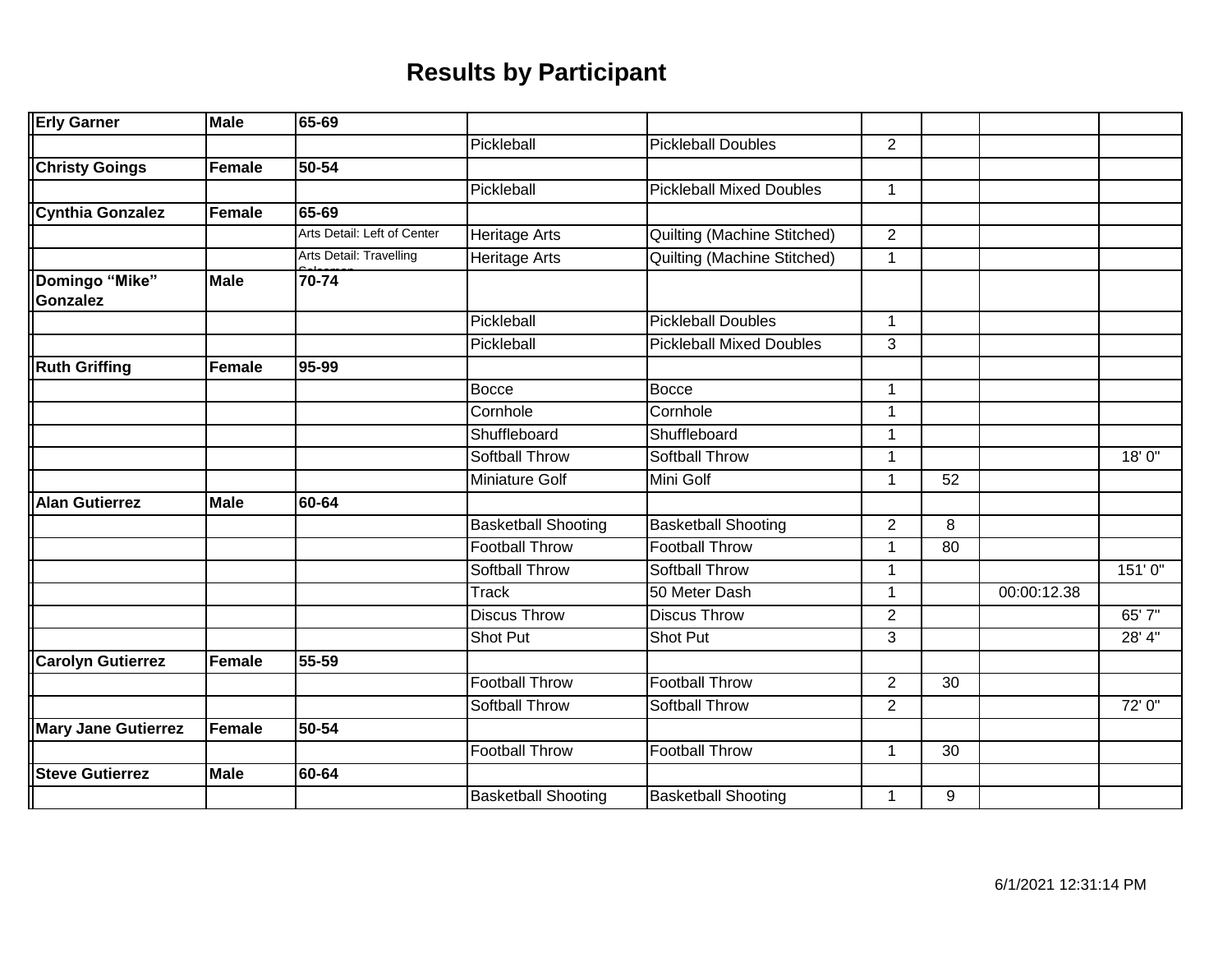|                   |               |                              | <b>Football Throw</b>      | <b>Football Throw</b>      | 4              | 30 |             |             |
|-------------------|---------------|------------------------------|----------------------------|----------------------------|----------------|----|-------------|-------------|
|                   |               |                              | <b>Shot Put</b>            | <b>Shot Put</b>            | $\overline{2}$ |    |             | 29'3''      |
|                   |               |                              | <b>Softball Throw</b>      | <b>Softball Throw</b>      | 3              |    |             | 129' 0"     |
|                   |               |                              | <b>Discus Throw</b>        | <b>Discus Throw</b>        | 3              |    |             | $57'$ $2''$ |
| Karen Haas        | <b>Female</b> | 65-69                        |                            |                            |                |    |             |             |
|                   |               |                              | Bocce-Local Only           | <b>Bocce Mixed Doubles</b> | $\overline{2}$ |    |             |             |
|                   |               | Arts Detail: Anna            | <b>Visual Arts</b>         | Watercolor                 | $\overline{2}$ |    |             |             |
|                   |               | Arts Detail: Tiger           | <b>Visual Arts</b>         | Watercolor                 | $\mathbf{1}$   |    |             |             |
|                   |               |                              | Track                      | 1500 Meter Power Walking   | $\overline{2}$ |    | 00:18:13.00 |             |
|                   |               |                              | Miniature Golf             | Mini Golf                  | $\mathbf{1}$   | 74 |             |             |
| <b>Steve Haas</b> | <b>Male</b>   | 65-69                        |                            |                            |                |    |             |             |
|                   |               |                              | Bocce-Local Only           | <b>Bocce Mixed Doubles</b> | $\overline{2}$ |    |             |             |
|                   |               |                              | <b>Miniature Golf</b>      | Mini Golf                  | 1              | 54 |             |             |
|                   |               |                              | <b>Track</b>               | 1500 Meter Power Walking   | $\overline{2}$ |    | 00:18:42.00 |             |
| <b>Karen Hall</b> | <b>Female</b> | 75-79                        |                            |                            |                |    |             |             |
|                   |               |                              | <b>Basketball Shooting</b> | <b>Basketball Shooting</b> | $\mathbf 1$    | 4  |             |             |
|                   |               |                              | <b>Football Throw</b>      | <b>Football Throw</b>      | 1              | 50 |             |             |
|                   |               |                              | Shot Put                   | Shot Put                   | 1              |    |             | 16' 1"      |
|                   |               |                              | <b>Softball Throw</b>      | <b>Softball Throw</b>      | $\mathbf{1}$   |    |             | 30' 4"      |
|                   |               | Arts Detail: 3 Tile Coasters | Visual-Local Only          | <b>Alcohol Ink Art</b>     | $\mathbf{1}$   |    |             |             |
| Carole Harahan    | <b>Female</b> | 65-69                        |                            |                            |                |    |             |             |
|                   |               | Arts Detail: Duke            | <b>Visual Arts</b>         | Watercolor                 | 3              |    |             |             |
| Glenn Harahan     | <b>Male</b>   | 65-69                        |                            |                            |                |    |             |             |
|                   |               |                              | Open Event-Local Only      | Chess - Local only         | $\mathbf{1}$   | 10 |             |             |
| Ruth Harrell      | Female        | 70-74                        |                            |                            |                |    |             |             |
|                   |               |                              | <b>Track</b>               | 1500 Meter Power Walking   | $\mathbf{1}$   |    | 00:12:51.00 |             |
|                   |               |                              | <b>Track</b>               | 5k Power Walking           | $\mathbf{1}$   |    | 00:45:02.00 |             |
|                   |               |                              | Shot Put                   | Shot Put                   | 1              |    |             | 17'2"       |
| Richard Harris    | <b>Male</b>   | 60-64                        |                            |                            |                |    |             |             |
|                   |               |                              | <b>Football Throw</b>      | <b>Football Throw</b>      | 3              | 40 |             |             |
|                   |               |                              | <b>Discus Throw</b>        | <b>Discus Throw</b>        | $\overline{4}$ |    |             | 54' 0"      |
|                   |               |                              |                            |                            |                |    |             |             |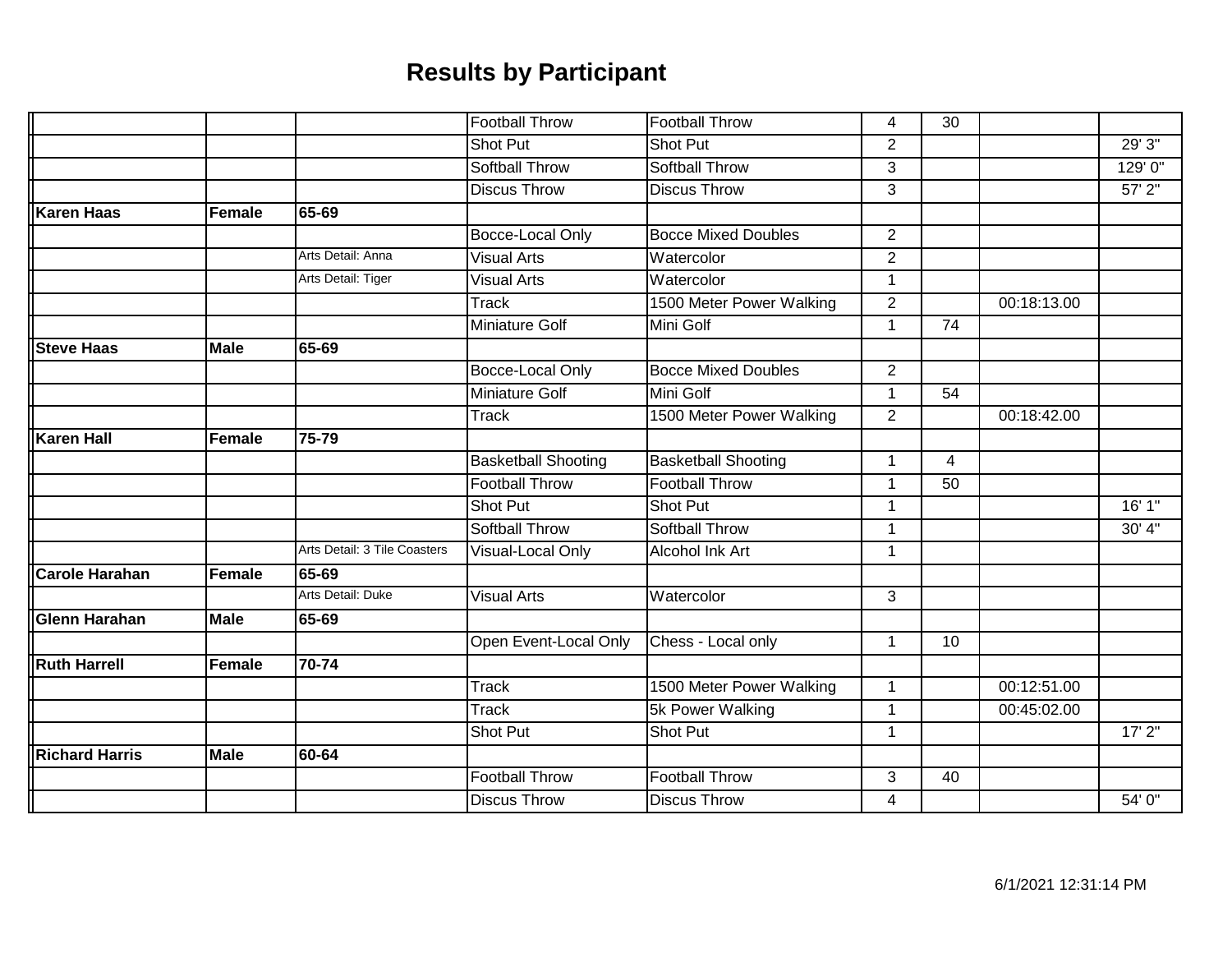|                      |             |                                             | <b>Shot Put</b>            | Shot Put                        | 4              |             | 23' 11" |
|----------------------|-------------|---------------------------------------------|----------------------------|---------------------------------|----------------|-------------|---------|
|                      |             |                                             | <b>Softball Throw</b>      | <b>Softball Throw</b>           | 4              |             | 93' 8'' |
| <b>Carmen Haynes</b> | Female      | 60-64                                       |                            |                                 |                |             |         |
|                      |             | Arts Detail: Pin Wheel basket Heritage Arts |                            | <b>Basket Weaving</b>           | $\mathbf 1$    |             |         |
| <b>Harry Hearne</b>  | <b>Male</b> | 75-79                                       |                            |                                 |                |             |         |
|                      |             |                                             | Pickleball                 | <b>Pickleball Singles</b>       | $\mathbf 1$    |             |         |
|                      |             |                                             | Pickleball                 | <b>Pickleball Doubles</b>       | $\overline{2}$ |             |         |
|                      |             |                                             | Pickleball                 | <b>Pickleball Mixed Doubles</b> | $\mathbf 1$    |             |         |
| <b>Bill Hinnent</b>  | <b>Male</b> | 70-74                                       |                            |                                 |                |             |         |
|                      |             |                                             | Badminton                  | <b>Badminton Singles</b>        | $\mathbf 1$    |             |         |
|                      |             |                                             | <b>Basketball Shooting</b> | <b>Basketball Shooting</b>      | 5              | $\mathbf 1$ |         |
|                      |             |                                             | <b>Bowling</b>             | <b>Bowling Singles</b>          | 5              | 294         |         |
|                      |             |                                             | <b>Discus Throw</b>        | <b>Discus Throw</b>             | 4              |             | 45'11"  |
|                      |             |                                             | <b>Football Throw</b>      | <b>Football Throw</b>           | $\overline{2}$ | 60          |         |
|                      |             |                                             | Golf                       | Golf                            | $\mathbf{1}$   | 87          |         |
|                      |             |                                             | <b>Horseshoes</b>          | Horseshoes                      | $\mathbf 1$    |             |         |
|                      |             |                                             | Pickleball                 | <b>Pickleball Doubles</b>       | $\overline{2}$ |             |         |
|                      |             |                                             | Pickleball                 | <b>Pickleball Mixed Doubles</b> | $\overline{4}$ |             |         |
|                      |             |                                             | Pickleball                 | <b>Pickleball Singles</b>       | 3              |             |         |
|                      |             |                                             | <b>Shot Put</b>            | Shot Put                        | $\overline{4}$ |             | 20' 6"  |
|                      |             |                                             | Shuffleboard               | Shuffleboard                    | $\overline{2}$ |             |         |
|                      |             |                                             | Softball Throw             | Softball Throw                  | $\overline{2}$ |             | 86' 0"  |
|                      |             |                                             | <b>Table Tennis</b>        | <b>Table Tennis Singles</b>     | $\overline{2}$ |             |         |
|                      |             |                                             | <b>Bocce</b>               | Bocce                           | 1              |             |         |
| <b>John Holland</b>  | <b>Male</b> | 50-54                                       |                            |                                 |                |             |         |
|                      |             |                                             | Cornhole                   | Cornhole                        | $\mathbf{1}$   |             |         |
| <b>Lyndell Holt</b>  | <b>Male</b> | 65-69                                       |                            |                                 |                |             |         |
|                      |             |                                             | Pickleball                 | <b>Pickleball Mixed Doubles</b> | $\mathbf{1}$   |             |         |
|                      |             |                                             | Pickleball                 | <b>Pickleball Doubles</b>       | $\mathbf 1$    |             |         |
| <b>Scott Johnson</b> | <b>Male</b> | 60-64                                       |                            |                                 |                |             |         |
|                      |             |                                             | Pickleball                 | <b>Pickleball Doubles</b>       | $\overline{2}$ |             |         |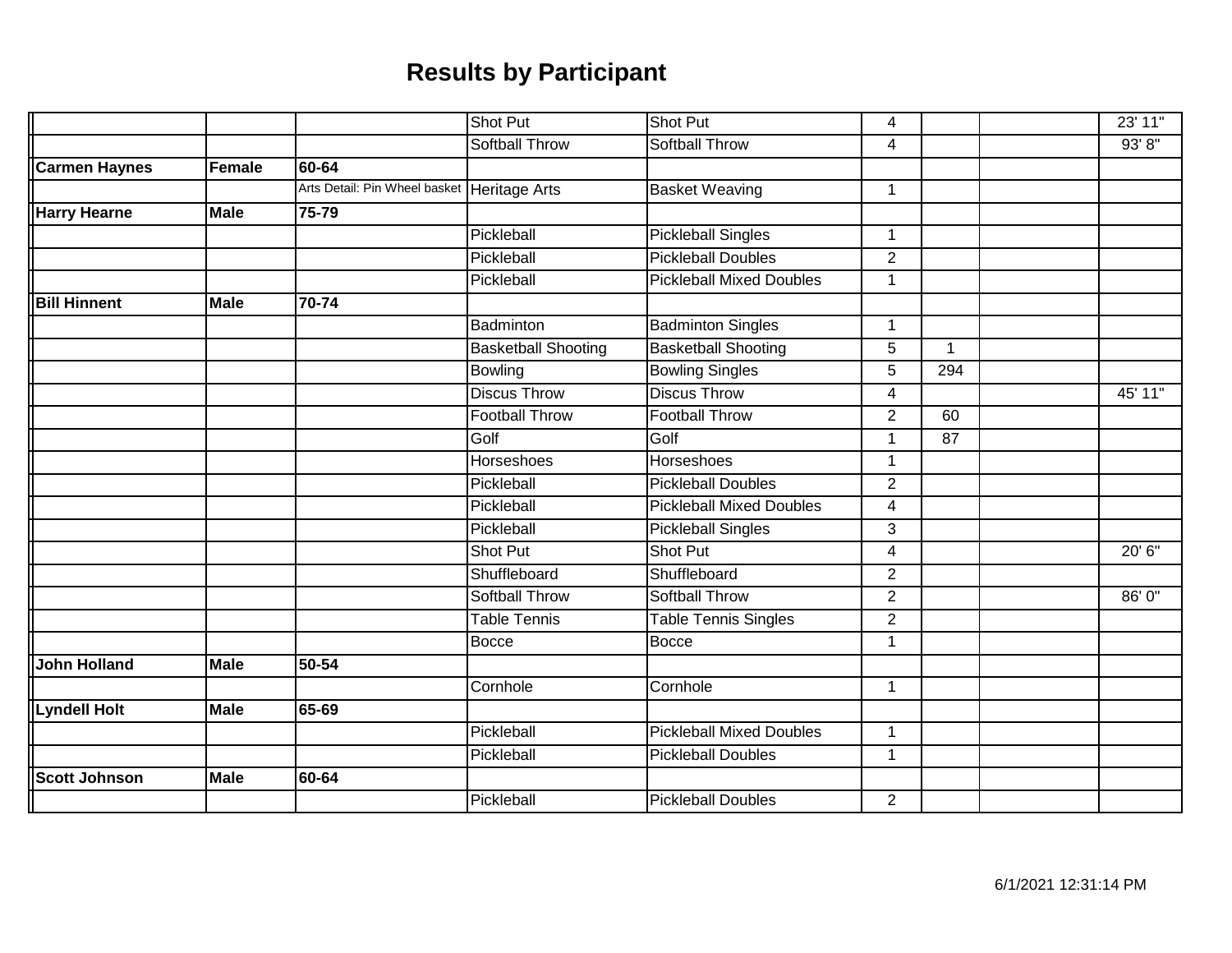|                      |               |                              | Pickleball                 | <b>Pickleball Mixed Doubles</b>   | $\overline{2}$       |     |             |  |
|----------------------|---------------|------------------------------|----------------------------|-----------------------------------|----------------------|-----|-------------|--|
| <b>John Kane</b>     | <b>Male</b>   | 65-69                        |                            |                                   |                      |     |             |  |
|                      |               |                              | Bocce-Local Only           | <b>Bocce Mixed Doubles</b>        | $\mathbf 1$          |     |             |  |
| Michael Kelischek    | <b>Male</b>   | 65-69                        |                            |                                   |                      |     |             |  |
|                      |               |                              | <b>Basketball Shooting</b> | <b>Basketball Shooting</b>        | 3                    | 6   |             |  |
|                      |               |                              | <b>Football Throw</b>      | <b>Football Throw</b>             | 3                    | 30  |             |  |
|                      |               |                              | Open Event-Local Only      | Chess - Local only                | $\overline{2}$       | 5   |             |  |
|                      |               |                              | Pickleball                 | <b>Pickleball Singles</b>         | $\overline{2}$       |     |             |  |
|                      |               |                              | Swimming                   | 200 Yd. Freestyle                 | $\mathbf 1$          |     | 00:03:36.31 |  |
|                      |               |                              | Swimming                   | 50 Yd. Freestyle                  |                      |     | 00:00:40.59 |  |
|                      |               |                              | Swimming                   | 100 Yd. Freestyle                 | $\mathbf{1}$         |     | 00:01:30.97 |  |
|                      |               |                              | Swimming                   | 500 Yd. Freestyle                 | $\mathbf{1}$         |     | 00:09:34.07 |  |
|                      |               |                              | Track                      | 1500 Meter Power Walking          | $\mathbf 1$          |     | 00:15:24.00 |  |
| <b>Kelly Kennon</b>  | <b>Female</b> | 55-59                        |                            |                                   |                      |     |             |  |
|                      |               | Arts Detail: Solitude        | <b>Visual Arts</b>         | Photography-Digital               | $\mathbf{1}$         |     |             |  |
|                      |               | <b>Arts Detail: Trees</b>    | <b>Visual Arts</b>         | Photography-Digital               | $\overline{2}$       |     |             |  |
| <b>Linda Knowles</b> | Female        | 65-69                        |                            |                                   |                      |     |             |  |
|                      |               |                              | Bowling                    | <b>Bowling Singles</b>            | $\mathbf 1$          | 353 |             |  |
|                      |               |                              | Bowling                    | <b>Bowling Mixed Doubles</b>      | 1                    | 941 |             |  |
|                      |               |                              | Pickleball                 | <b>Pickleball Doubles</b>         | 3                    |     |             |  |
|                      |               |                              | Pickleball                 | <b>Pickleball Mixed Doubles</b>   | $\overline{2}$       |     |             |  |
|                      |               |                              | <b>Table Tennis</b>        | <b>Table Tennis Singles</b>       | $\mathbf 1$          |     |             |  |
|                      |               |                              | Pickleball                 | <b>Pickleball Singles</b>         | $\blacktriangleleft$ |     |             |  |
|                      |               |                              | <b>Table Tennis</b>        | <b>Table Tennis Mixed Doubles</b> | $\overline{2}$       |     |             |  |
| <b>Mike Lalone</b>   | <b>Male</b>   | 70-74                        |                            |                                   |                      |     |             |  |
|                      |               |                              | <b>Basketball Shooting</b> | <b>Basketball Shooting</b>        | $\overline{2}$       | 8   |             |  |
|                      |               |                              | <b>Football Throw</b>      | <b>Football Throw</b>             | $\mathbf{1}$         | 70  |             |  |
|                      |               | Arts Detail: Ash Glazed Bowl | <b>Heritage Arts</b>       | Pottery (Thrown or Hand Built)    | $\overline{2}$       |     |             |  |
|                      |               | Arts Detail: Ash Glazed Vase | Heritage Arts              | Pottery (Thrown or Hand Built)    | 3                    |     |             |  |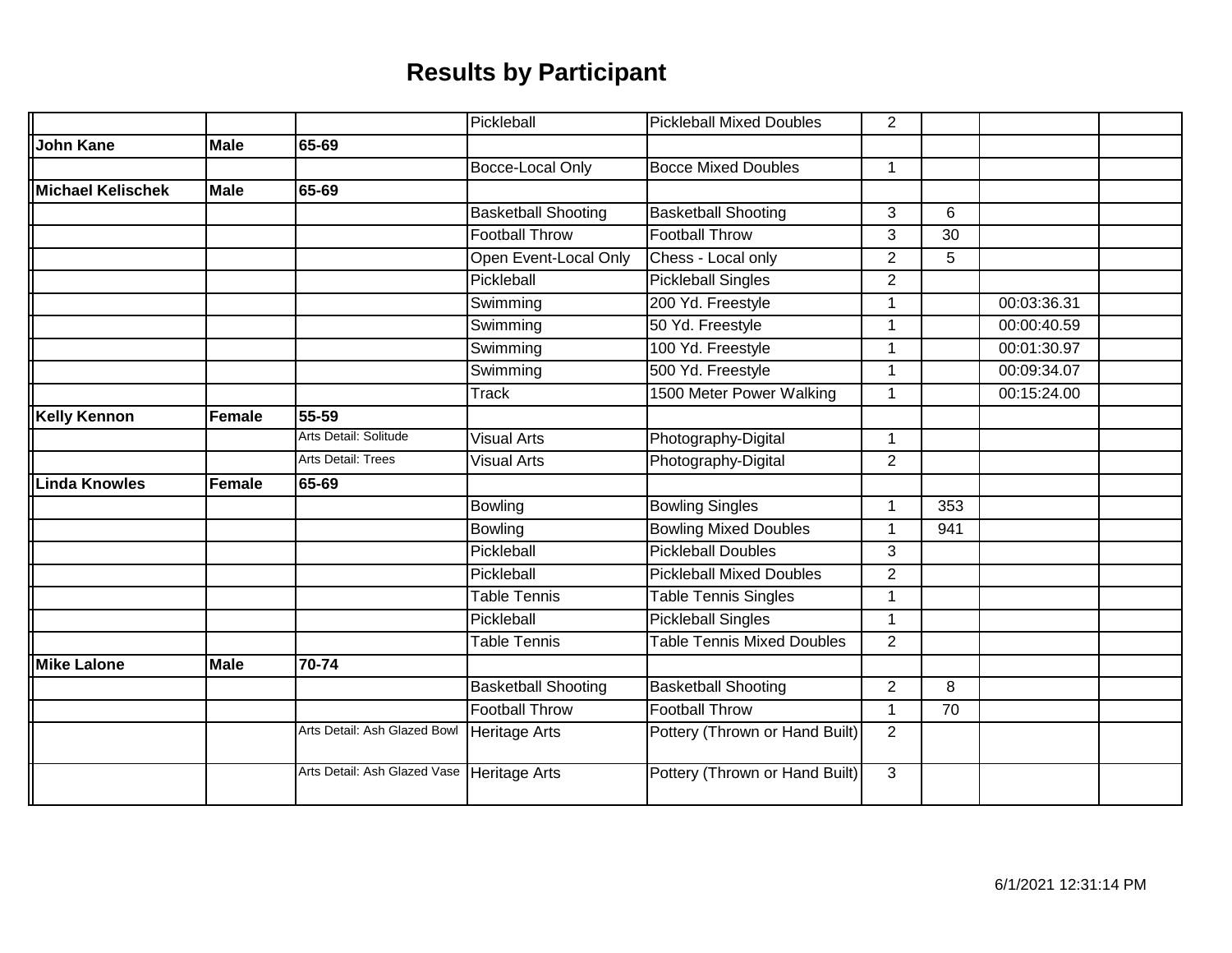|                          |               |                               | <b>Shot Put</b>            | Shot Put                          | 3              |                  |             | 24' 8" |
|--------------------------|---------------|-------------------------------|----------------------------|-----------------------------------|----------------|------------------|-------------|--------|
| <b>Gayle Larson</b>      | Female        | 80-84                         |                            |                                   |                |                  |             |        |
|                          |               | Arts Detail: Playing Spoons   | <b>Performing Arts</b>     | <b>Instrumental Solo</b>          | $\mathbf{1}$   |                  |             |        |
| <b>Eddy Lynch</b>        | <b>Male</b>   | 65-69                         |                            |                                   |                |                  |             |        |
|                          |               |                               | Bowling                    | <b>Bowling Singles</b>            | $\overline{4}$ | 219              |             |        |
|                          |               |                               | Bowling                    | <b>Bowling Doubles</b>            | $\overline{2}$ | 652              |             |        |
|                          |               |                               | Bowling                    | <b>Bowling Mixed Doubles</b>      | 1              | 680              |             |        |
| <b>Connie Mac Corkle</b> | <b>Female</b> | 65-69                         |                            |                                   |                |                  |             |        |
|                          |               |                               | Pickleball                 | <b>Pickleball Doubles</b>         | 1              |                  |             |        |
|                          |               |                               | Pickleball                 | <b>Pickleball Mixed Doubles</b>   | 1              |                  |             |        |
| <b>Rosa May</b>          | Female        | 60-64                         |                            |                                   |                |                  |             |        |
|                          |               | Arts Detail: Summer Squash    | <b>Visual Arts</b>         | Acrylics                          | 3              |                  |             |        |
| <b>Deborah Militello</b> | <b>Female</b> | 60-64                         |                            |                                   |                |                  |             |        |
|                          |               |                               | <b>Bowling</b>             | <b>Bowling Doubles</b>            | $\overline{2}$ | 732              |             |        |
| <b>David Miller</b>      | <b>Male</b>   | 65-69                         |                            |                                   |                |                  |             |        |
|                          |               |                               | <b>Basketball Shooting</b> | <b>Basketball Shooting</b>        | $\overline{2}$ | 10               |             |        |
|                          |               |                               | Horseshoes                 | Horseshoes                        | 1              |                  |             |        |
|                          |               |                               | <b>Table Tennis</b>        | <b>Table Tennis Singles</b>       | 1              |                  |             |        |
|                          |               |                               | <b>Table Tennis</b>        | <b>Table Tennis Mixed Doubles</b> | 1              |                  |             |        |
|                          |               |                               | <b>Football Throw</b>      | <b>Football Throw</b>             | $\overline{2}$ | 40               |             |        |
| <b>Don Moore</b>         | <b>Male</b>   | 55-59                         |                            |                                   |                |                  |             |        |
|                          |               |                               | Bowling                    | <b>Bowling Doubles</b>            | $\overline{2}$ | 652              |             |        |
|                          |               |                               | Bowling                    | <b>Bowling Singles</b>            | $\overline{2}$ | $\overline{373}$ |             |        |
|                          |               |                               | Bowling                    | <b>Bowling Mixed Doubles</b>      | $\overline{2}$ | 634              |             |        |
| <b>Dwight Moss</b>       | <b>Male</b>   | 75-79                         |                            |                                   |                |                  |             |        |
|                          |               | Arts Detail: Marriage of Pain | <b>Literary Arts</b>       | Life Experiences                  | $\overline{1}$ |                  |             |        |
|                          |               |                               | <b>Track</b>               | 800 Meter Run                     | 1              |                  | 00:04:50.09 |        |
|                          |               |                               | <b>Track</b>               | 100 Meter Dash                    | $\overline{1}$ |                  | 00:00:20.16 |        |
|                          |               |                               | <b>Track</b>               | 200 Meter Dash                    | $\overline{1}$ |                  | 00:00:43.38 |        |
|                          |               |                               | <b>Track</b>               | 400 Meter Dash                    | 1              |                  | 00:01:41.08 |        |
|                          |               |                               | <b>Track</b>               | 1500 Meter Power Walking          | $\overline{2}$ |                  | 00:13:46.00 |        |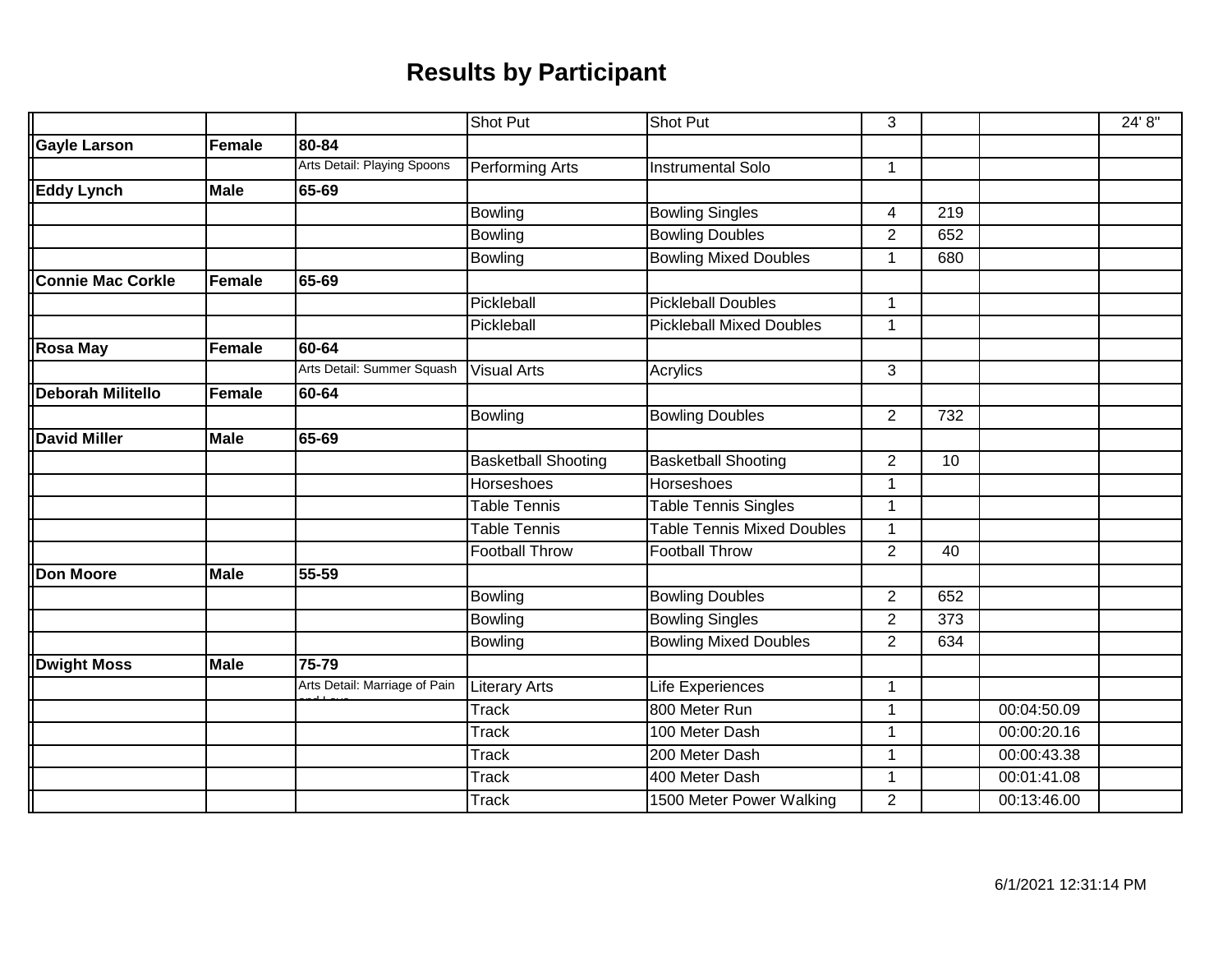|                       |               |                         | <b>Track</b>               | 5k Power Walking                | 1              |      | 00:41:57.00 |        |
|-----------------------|---------------|-------------------------|----------------------------|---------------------------------|----------------|------|-------------|--------|
| <b>Felicity Moss</b>  | Female        | 65-69                   |                            |                                 |                |      |             |        |
|                       |               |                         | Pickleball                 | <b>Pickleball Mixed Doubles</b> | $\overline{2}$ |      |             |        |
| <b>Thomas Motter</b>  | <b>Male</b>   | 65-69                   |                            |                                 |                |      |             |        |
|                       |               |                         | Bowling                    | <b>Bowling Doubles</b>          | $\mathbf{1}$   | 1155 |             |        |
|                       |               |                         | <b>Bowling</b>             | <b>Bowling Singles</b>          | 1              | 549  |             |        |
| <b>Cathy Mozley</b>   | Female        | $70 - 74$               |                            |                                 |                |      |             |        |
|                       |               | Arts Detail: His Domain | <b>Visual Arts</b>         | Pastels                         | 3              |      |             |        |
| <b>Joe Nelson</b>     | <b>Male</b>   | 70-74                   |                            |                                 |                |      |             |        |
|                       |               |                         | Bowling                    | <b>Bowling Singles</b>          | $\mathbf{1}$   | 479  |             |        |
|                       |               |                         | <b>Bowling</b>             | <b>Bowling Doubles</b>          | $\overline{2}$ | 946  |             |        |
|                       |               |                         | Bowling                    | <b>Bowling Mixed Doubles</b>    | $\overline{2}$ | 900  |             |        |
| <b>Marlene Nelson</b> | <b>Female</b> | 70-74                   |                            |                                 |                |      |             |        |
|                       |               |                         | Bowling                    | <b>Bowling Singles</b>          | 3              | 412  |             |        |
|                       |               |                         | <b>Bowling</b>             | <b>Bowling Doubles</b>          | $\mathbf{1}$   | 881  |             |        |
|                       |               |                         | <b>Bowling</b>             | <b>Bowling Mixed Doubles</b>    | $\overline{2}$ | 900  |             |        |
| <b>Marilyn Ogden</b>  | Female        | 80-84                   |                            |                                 |                |      |             |        |
|                       |               |                         | <b>Basketball Shooting</b> | <b>Basketball Shooting</b>      | 1              | 3    |             |        |
|                       |               |                         | <b>Bocce</b>               | Bocce                           | $\mathbf{1}$   |      |             |        |
|                       |               |                         | Bocce-Local Only           | <b>Bocce Doubles</b>            | 1              |      |             |        |
|                       |               |                         | Cornhole                   | Cornhole                        | $\mathbf{1}$   |      |             |        |
|                       |               |                         | <b>Football Throw</b>      | <b>Football Throw</b>           | 1              | 10   |             |        |
|                       |               |                         | Pickleball                 | <b>Pickleball Singles</b>       | 1              |      |             |        |
|                       |               |                         | Pickleball                 | <b>Pickleball Doubles</b>       | $\mathbf{1}$   |      |             |        |
|                       |               |                         | Pickleball                 | <b>Pickleball Mixed Doubles</b> | 1              |      |             |        |
|                       |               |                         | <b>Discus Throw</b>        | <b>Discus Throw</b>             | $\mathbf{1}$   |      |             | 25' 3" |
|                       |               |                         | Shot Put                   | Shot Put                        | $\mathbf{1}$   |      |             | 15'1"  |
|                       |               |                         | <b>Softball Throw</b>      | <b>Softball Throw</b>           | $\mathbf{1}$   |      |             | 46' 6" |
| <b>Bert Ott</b>       | <b>Female</b> | 85-89                   |                            |                                 |                |      |             |        |
|                       |               |                         | Pickleball                 | <b>Pickleball Mixed Doubles</b> | $\overline{4}$ |      |             |        |
| <b>Dick Paetzold</b>  | <b>Male</b>   | 60-64                   |                            |                                 |                |      |             |        |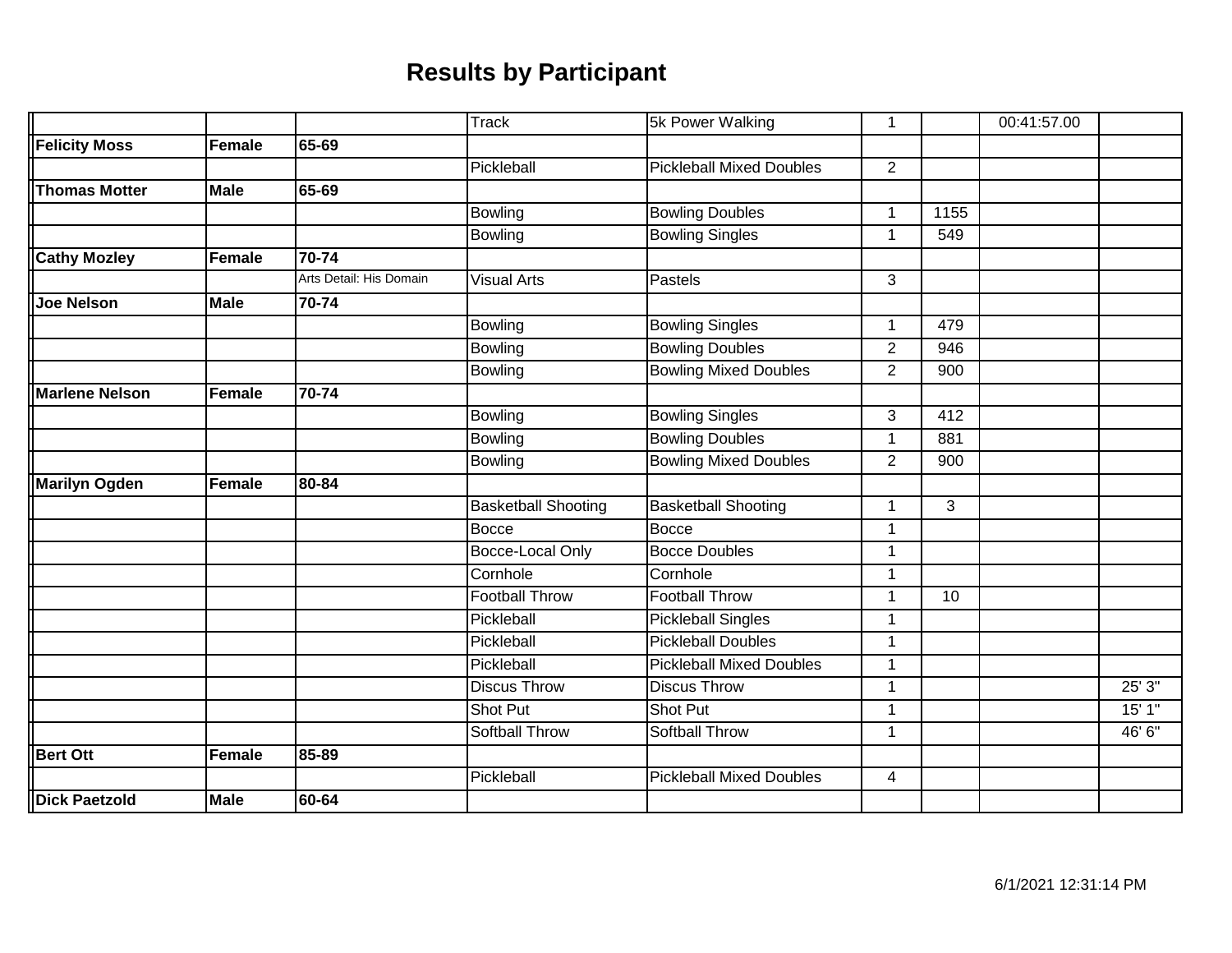|                        |               |                               | Pickleball                 | <b>Pickleball Mixed Doubles</b> | $\overline{4}$ |                 |         |
|------------------------|---------------|-------------------------------|----------------------------|---------------------------------|----------------|-----------------|---------|
|                        |               |                               | Golf                       | Golf                            | $\overline{2}$ | $\overline{96}$ |         |
| <b>Jan Pannett</b>     | Female        | 70-74                         |                            |                                 |                |                 |         |
|                        |               |                               | <b>Basketball Shooting</b> | <b>Basketball Shooting</b>      | $\mathbf 1$    | $\mathbf{1}$    |         |
| <b>Janet Paul</b>      | Female        | 80-84                         |                            |                                 |                |                 |         |
|                        |               |                               | Cornhole                   | Cornhole                        | $\overline{2}$ |                 |         |
|                        |               |                               | Shuffleboard               | Shuffleboard                    | $\mathbf{1}$   |                 |         |
|                        |               |                               | <b>Softball Throw</b>      | <b>Softball Throw</b>           | $\overline{2}$ |                 | 33' 4'' |
|                        |               |                               | <b>Miniature Golf</b>      | Mini Golf                       | $\mathbf 1$    | 68              |         |
| <b>Tamara Pearson</b>  | <b>Female</b> | 60-64                         |                            |                                 |                |                 |         |
|                        |               |                               | Tennis                     | <b>Tennis Singles</b>           | $\overline{2}$ |                 |         |
|                        |               | Arts Detail: Coneflower       | <b>Visual Arts</b>         | Acrylics                        | $\mathbf{1}$   |                 |         |
| <b>David Pelton</b>    | <b>Male</b>   | 70-74                         |                            |                                 |                |                 |         |
|                        |               |                               | <b>Bowling</b>             | <b>Bowling Mixed Doubles</b>    | 1              | 901             |         |
|                        |               |                               | Bowling                    | <b>Bowling Singles</b>          | 3              | 422             |         |
|                        |               |                               | <b>Bowling</b>             | <b>Bowling Doubles</b>          | $\overline{2}$ | 946             |         |
|                        |               |                               | Cornhole                   | Cornhole                        | $\mathbf{1}$   |                 |         |
| <b>Cynthia Pollett</b> | Female        | 65-69                         |                            |                                 |                |                 |         |
|                        |               | Arts Detail: Greenbrier & Elk | <b>Visual Arts</b>         | Drawing                         | $\mathbf 1$    |                 |         |
| Laura Primer           | Female        | 60-64                         |                            |                                 |                |                 |         |
|                        |               |                               | Pickleball                 | <b>Pickleball Doubles</b>       | 3              |                 |         |
| <b>Joseph Proper</b>   | <b>Male</b>   | 60-64                         |                            |                                 |                |                 |         |
|                        |               |                               | Golf                       | Golf                            | $\mathbf{1}$   | 84              |         |
|                        |               |                               | <b>Discus Throw</b>        | <b>Discus Throw</b>             | $\mathbf 1$    |                 | 106' 5" |
|                        |               |                               | <b>Bocce</b>               | <b>Bocce</b>                    | $\mathbf 1$    |                 |         |
|                        |               |                               | <b>Basketball Shooting</b> | <b>Basketball Shooting</b>      | 3              | $\overline{4}$  |         |
|                        |               |                               | <b>Football Throw</b>      | <b>Football Throw</b>           | $\overline{2}$ | 60              |         |
|                        |               |                               | <b>Shot Put</b>            | Shot Put                        | $\mathbf 1$    |                 | 33' 5"  |
|                        |               |                               | Shuffleboard               | Shuffleboard                    | $\overline{1}$ |                 |         |
|                        |               |                               | <b>Softball Throw</b>      | <b>Softball Throw</b>           | $\overline{2}$ |                 | 143' 6" |
|                        |               |                               | Badminton                  | <b>Badminton Singles</b>        | 1              |                 |         |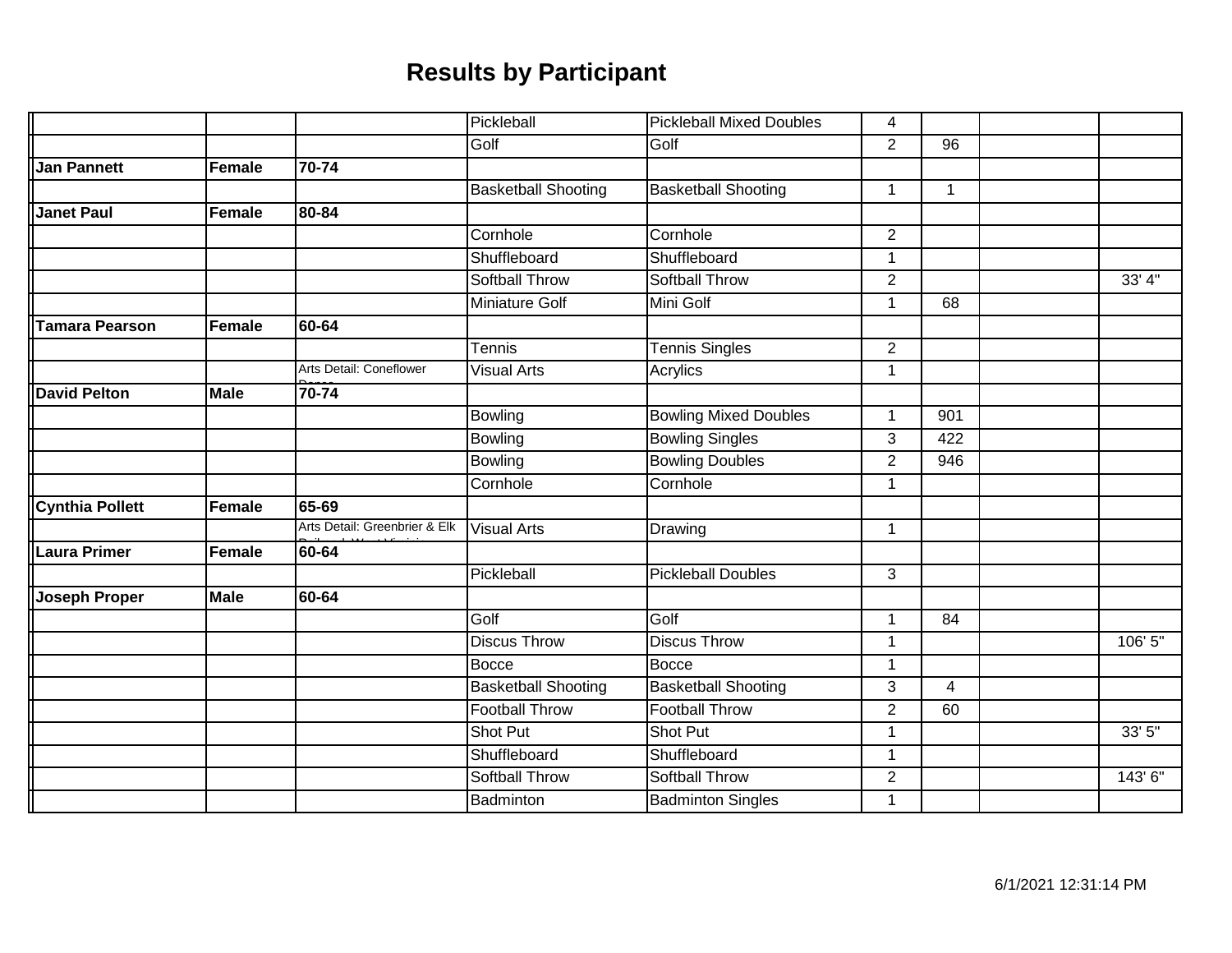|                       |               |                           | <b>Miniature Golf</b> | Mini Golf                       | $\mathbf{1}$   | 48 |  |
|-----------------------|---------------|---------------------------|-----------------------|---------------------------------|----------------|----|--|
|                       |               |                           | Open Event-Local Only | Chess - Local only              | $\mathbf{1}$   | 11 |  |
|                       |               |                           | Bocce-Local Only      | <b>Bocce Mixed Doubles</b>      | $\overline{2}$ |    |  |
| <b>Lisa Proper</b>    | <b>Female</b> | 60-64                     |                       |                                 |                |    |  |
|                       |               |                           | Bocce-Local Only      | <b>Bocce Mixed Doubles</b>      | $\overline{2}$ |    |  |
|                       |               |                           | Miniature Golf        | Mini Golf                       | $\mathbf{1}$   | 49 |  |
|                       |               | Arts Detail: Tree Bowl    | <b>Heritage Arts</b>  | Pottery (Thrown or Hand Built)  | $\mathbf{1}$   |    |  |
| <b>James Reaux</b>    | <b>Male</b>   | 60-64                     |                       |                                 |                |    |  |
|                       |               |                           | Pickleball            | <b>Pickleball Singles</b>       | $\mathbf{1}$   |    |  |
|                       |               |                           | Pickleball            | <b>Pickleball Doubles</b>       | $\mathbf{1}$   |    |  |
|                       |               |                           | Pickleball            | <b>Pickleball Mixed Doubles</b> | $\mathbf{1}$   |    |  |
| <b>Jennifer Reaux</b> | <b>Female</b> | 55-59                     |                       |                                 |                |    |  |
|                       |               |                           | Pickleball            | <b>Pickleball Doubles</b>       | $\mathbf{1}$   |    |  |
|                       |               |                           | Pickleball            | <b>Pickleball Mixed Doubles</b> | $\mathbf{1}$   |    |  |
| <b>John Ridenour</b>  | <b>Male</b>   | 75-79                     |                       |                                 |                |    |  |
|                       |               |                           | Pickleball            | <b>Pickleball Doubles</b>       | $\mathbf{1}$   |    |  |
| <b>Steve Riedel</b>   | <b>Male</b>   | 65-69                     |                       |                                 |                |    |  |
|                       |               | Arts Detail: Electric Blu | <b>Heritage Arts</b>  | <b>Stained Glass</b>            | 3              |    |  |
|                       |               | Arts Detail: Kinetics     | Heritage Arts         | <b>Stained Glass</b>            | $\overline{2}$ |    |  |
| <b>Ed Rose</b>        | <b>Male</b>   | 75-79                     |                       |                                 |                |    |  |
|                       |               |                           | Pickleball            | <b>Pickleball Singles</b>       | 6              |    |  |
| <b>Sara Rubino</b>    | Female        | 70-74                     |                       |                                 |                |    |  |
|                       |               |                           | <b>Bocce</b>          | <b>Bocce</b>                    | 4              |    |  |
|                       |               |                           | Bocce-Local Only      | <b>Bocce Mixed Doubles</b>      | $\overline{2}$ |    |  |
|                       |               |                           | Cornhole              | Cornhole                        | 8              |    |  |
|                       |               |                           | Miniature Golf        | Mini Golf                       | $\overline{4}$ | 69 |  |
| <b>Vincent Rubino</b> | <b>Male</b>   | 70-74                     |                       |                                 |                |    |  |
|                       |               |                           | Badminton             | <b>Badminton Singles</b>        | $\overline{2}$ |    |  |
|                       |               |                           | <b>Bocce</b>          | <b>Bocce</b>                    | $\overline{2}$ |    |  |
|                       |               |                           | Bocce-Local Only      | <b>Bocce Mixed Doubles</b>      | $\overline{2}$ |    |  |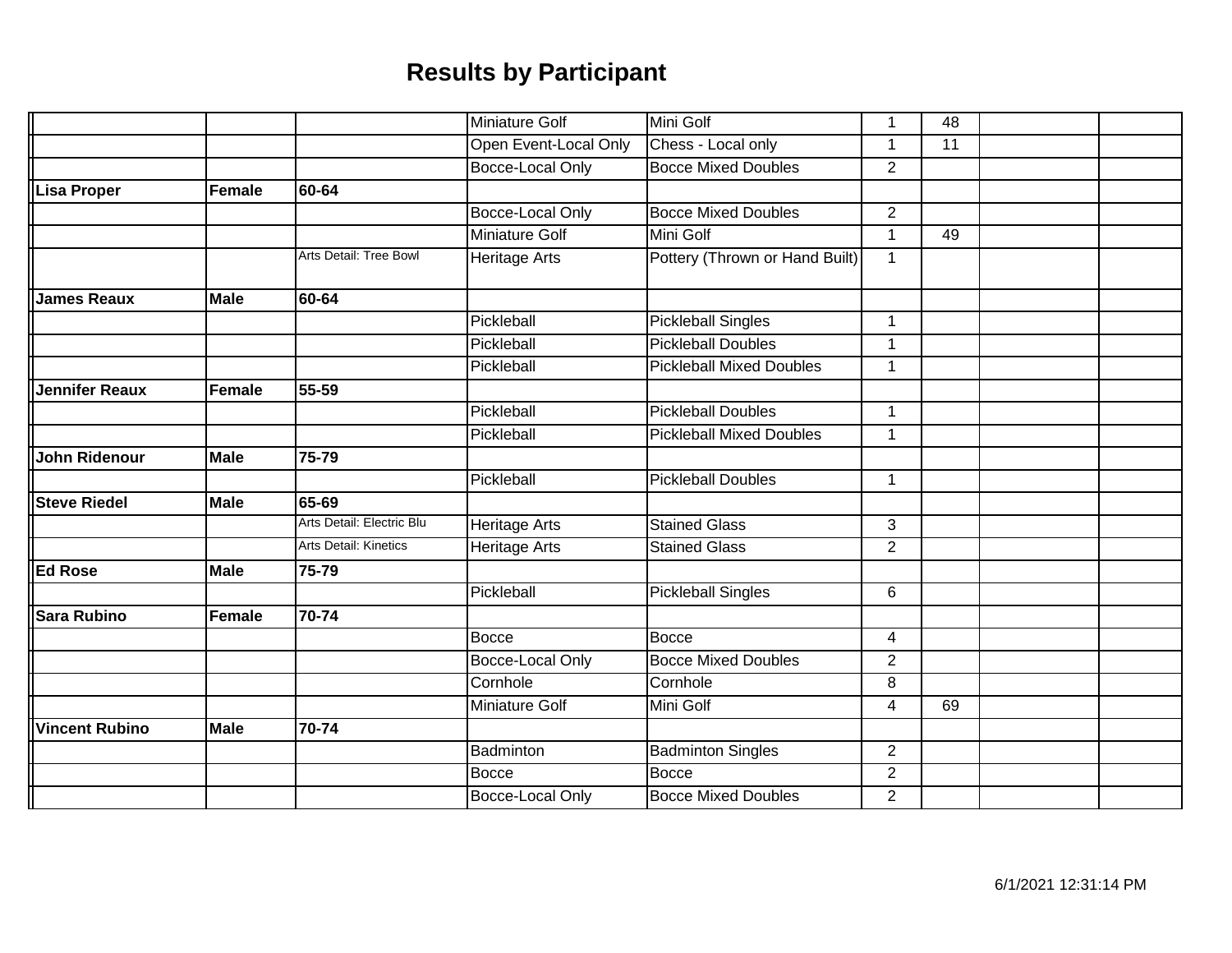|                        |               |       | Bowling                    | <b>Bowling Singles</b>          | 4              | 326 |             |        |
|------------------------|---------------|-------|----------------------------|---------------------------------|----------------|-----|-------------|--------|
|                        |               |       | Cornhole                   | Cornhole                        | 3              |     |             |        |
|                        |               |       | <b>Horseshoes</b>          | <b>Horseshoes</b>               | $\overline{2}$ |     |             |        |
|                        |               |       | <b>Miniature Golf</b>      | Mini Golf                       | 3              | 66  |             |        |
|                        |               |       | Pickleball                 | <b>Pickleball Singles</b>       | $\overline{4}$ |     |             |        |
|                        |               |       | Shuffleboard               | Shuffleboard                    | 3              |     |             |        |
| <b>Gary Sears</b>      | <b>Male</b>   | 65-69 |                            |                                 |                |     |             |        |
|                        |               |       | Cornhole                   | Cornhole                        | $\overline{2}$ |     |             |        |
|                        |               |       | Pickleball                 | <b>Pickleball Doubles</b>       | $\overline{2}$ |     |             |        |
|                        |               |       | Pickleball                 | <b>Pickleball Mixed Doubles</b> | 5              |     |             |        |
| Lisa Sellers           | Female        | 55-59 |                            |                                 |                |     |             |        |
|                        |               |       | <b>Basketball Shooting</b> | <b>Basketball Shooting</b>      | $\mathbf{1}$   | 6   |             |        |
|                        |               |       | <b>Discus Throw</b>        | <b>Discus Throw</b>             | 1              |     |             | 48' 2" |
|                        |               |       | <b>Football Throw</b>      | <b>Football Throw</b>           | 3              | 10  |             |        |
|                        |               |       | <b>Shot Put</b>            | Shot Put                        | $\mathbf{1}$   |     |             | 22' 6" |
|                        |               |       | Track                      | 1500 Meter Power Walking        | $\mathbf 1$    |     | 00:17:34.00 |        |
|                        |               |       | Softball Throw             | <b>Softball Throw</b>           | 3              |     |             | 47' 4" |
|                        |               |       | Long Jumps                 | Running Long Jump               | $\mathbf{1}$   |     |             | $5'1"$ |
|                        |               |       | Long Jumps                 | <b>Standing Long Jump</b>       | $\mathbf{1}$   |     |             | 4'6''  |
|                        |               |       | Bowling                    | <b>Bowling Singles</b>          | $\overline{2}$ | 174 |             |        |
|                        |               |       | <b>Bowling</b>             | <b>Bowling Doubles</b>          | $\mathbf{1}$   | 749 |             |        |
|                        |               |       | Bowling                    | <b>Bowling Mixed Doubles</b>    | $\overline{2}$ | 634 |             |        |
|                        |               |       | Badminton                  | <b>Badminton Singles</b>        | $\mathbf{1}$   |     |             |        |
|                        |               |       | Track                      | 50 Meter Dash                   | $\mathbf{1}$   |     | 00:00:14.15 |        |
|                        |               |       | <b>Track</b>               | 100 Meter Dash                  | $\mathbf 1$    |     | 00:00:31.47 |        |
|                        |               |       | <b>Track</b>               | 200 Meter Dash                  | $\mathbf{1}$   |     | 00:01:34.56 |        |
| <b>Timothy Sells</b>   | <b>Male</b>   | 60-64 |                            |                                 |                |     |             |        |
|                        |               |       | Softball Throw             | Softball Throw                  | 5              |     |             | 85' 0" |
| <b>Patricia Singer</b> | <b>Female</b> | 65-69 |                            |                                 |                |     |             |        |
|                        |               |       | Pickleball                 | <b>Pickleball Doubles</b>       | $\mathbf{1}$   |     |             |        |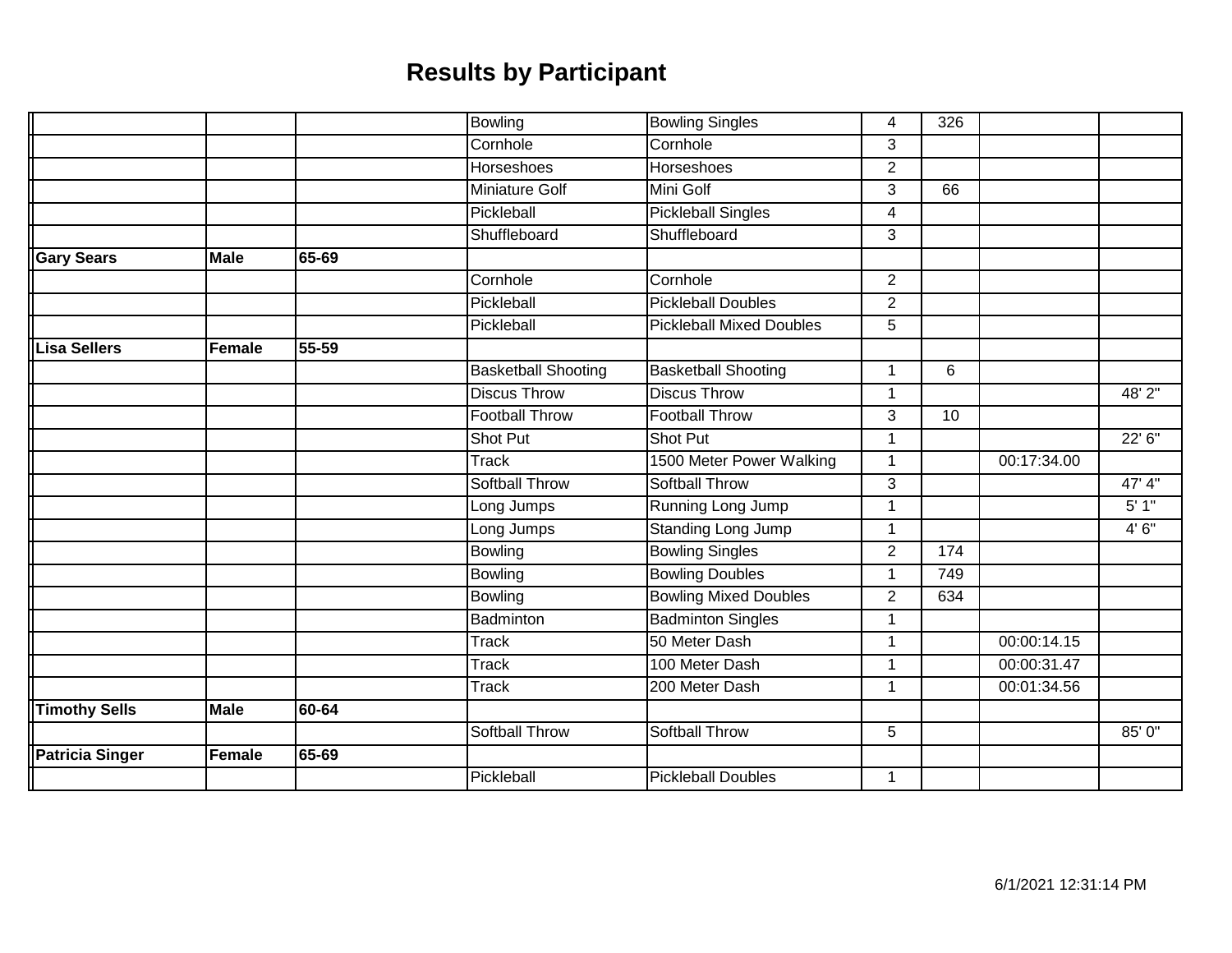|                      |               | Arts Detail: French rose | Heritage-Local Only        | Quilting- (Machine stitched,<br>Collaborative) | 1              |                 |         |
|----------------------|---------------|--------------------------|----------------------------|------------------------------------------------|----------------|-----------------|---------|
|                      |               | Arts Detail: Daisy       |                            |                                                |                |                 |         |
|                      |               |                          | Heritage-Local Only        | Quilting- (Machine stitched,<br>Collaborative) | 3              |                 |         |
|                      |               |                          | Pickleball                 | <b>Pickleball Mixed Doubles</b>                | 4              |                 |         |
|                      |               |                          | <b>Softball Throw</b>      | <b>Softball Throw</b>                          | 1              |                 | 48' 0"  |
|                      |               |                          | Pickleball                 | <b>Pickleball Singles</b>                      | 3              |                 |         |
|                      |               |                          |                            |                                                |                |                 |         |
| Joanne Stillman      | <b>Female</b> | 70-74                    |                            |                                                |                |                 |         |
|                      |               |                          | Cornhole                   | Cornhole                                       | 3              |                 |         |
|                      |               |                          | <b>Miniature Golf</b>      | Mini Golf                                      | $\overline{2}$ | 53              |         |
|                      |               |                          | Golf                       | Golf                                           | 1              | 102             |         |
| John Stillman        | <b>Male</b>   | 75-79                    |                            |                                                |                |                 |         |
|                      |               |                          | Cornhole                   | Cornhole                                       | $\overline{2}$ |                 |         |
|                      |               |                          | Golf                       | Golf                                           | 1              | $\overline{74}$ |         |
|                      |               |                          | <b>Miniature Golf</b>      | Mini Golf                                      | $\mathbf 1$    | 44              |         |
| <b>Phil Stone</b>    | <b>Male</b>   | 85-89                    |                            |                                                |                |                 |         |
|                      |               |                          | Golf                       | Golf                                           | 1              | 80              |         |
|                      |               |                          | <b>Discus Throw</b>        | <b>Discus Throw</b>                            | 1              |                 | 55' 1"  |
|                      |               |                          | Shot Put                   | Shot Put                                       | 1              |                 | 22' 1"  |
|                      |               |                          | <b>Softball Throw</b>      | <b>Softball Throw</b>                          | 1              |                 | 61'6"   |
| <b>Scott Stophel</b> | <b>Male</b>   | 50-54                    |                            |                                                |                |                 |         |
|                      |               |                          | <b>Discus Throw</b>        | <b>Discus Throw</b>                            | $\mathbf{1}$   |                 | 59' 10" |
|                      |               |                          | <b>Softball Throw</b>      | <b>Softball Throw</b>                          | $\mathbf 1$    |                 | 171'0'' |
| Detmar Straub        | <b>Male</b>   | 75-79                    |                            |                                                |                |                 |         |
|                      |               |                          | Pickleball                 | <b>Pickleball Singles</b>                      | 3              |                 |         |
|                      |               |                          | Pickleball                 | <b>Pickleball Doubles</b>                      | $\overline{2}$ |                 |         |
| <b>Craig Taylor</b>  | <b>Male</b>   | 60-64                    |                            |                                                |                |                 |         |
|                      |               |                          | <b>Football Throw</b>      | <b>Football Throw</b>                          | 5              | 10              |         |
| <b>Marvin Taylor</b> | <b>Male</b>   | 70-74                    |                            |                                                |                |                 |         |
|                      |               |                          | <b>Basketball Shooting</b> | <b>Basketball Shooting</b>                     | 4              | 3               |         |
|                      |               |                          | <b>Football Throw</b>      | <b>Football Throw</b>                          | 4              | 40              |         |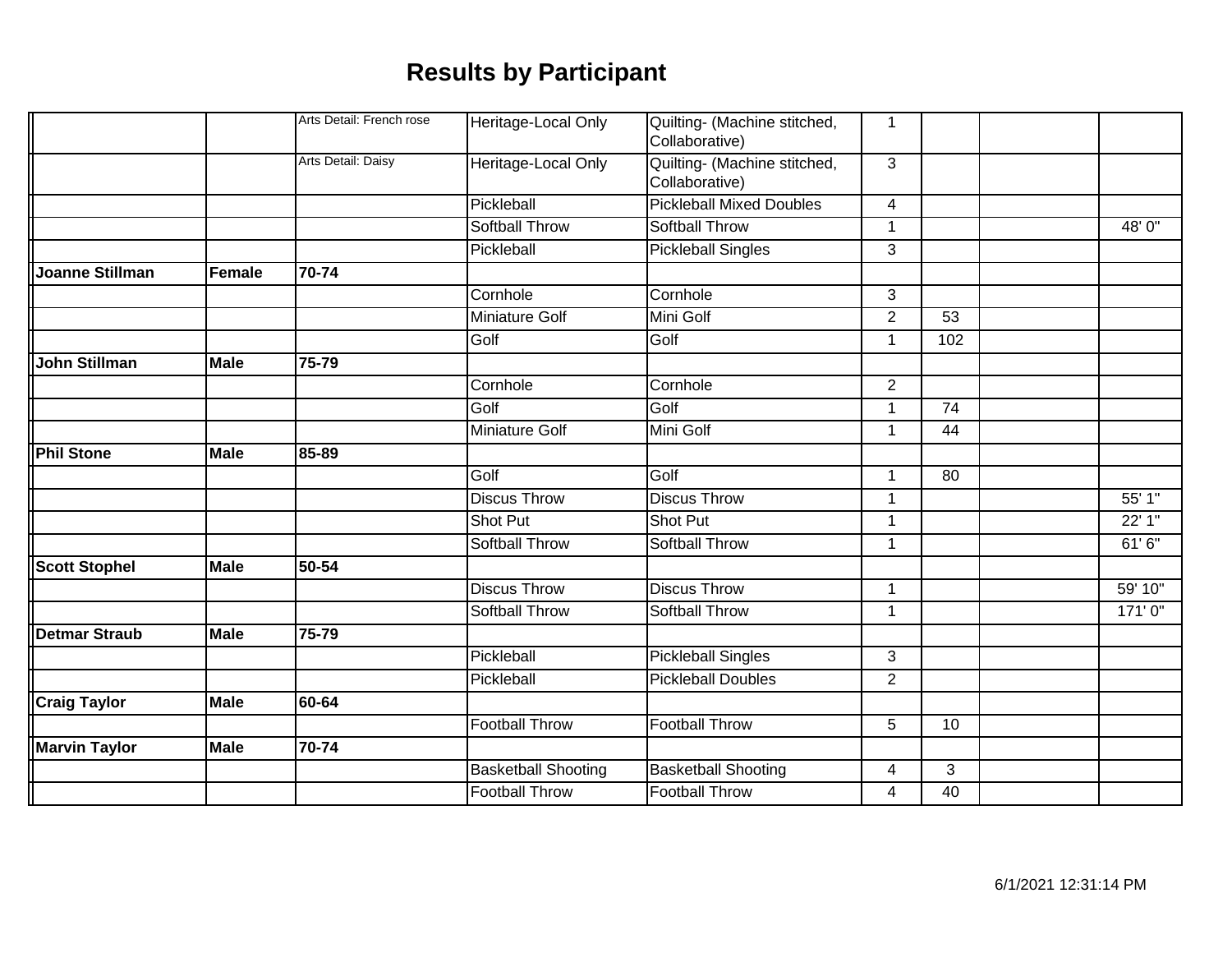|                        |               |                           | <b>Softball Throw</b> | Softball Throw                  | 4              |                 |             | 49' 1" |
|------------------------|---------------|---------------------------|-----------------------|---------------------------------|----------------|-----------------|-------------|--------|
| <b>Patty Tegtman</b>   | <b>Female</b> | 60-64                     |                       |                                 |                |                 |             |        |
|                        |               |                           | Road Race             | 10K Run                         | $\mathbf{1}$   |                 | 00:01:01.14 |        |
|                        |               |                           | Road Race             | 5K Run                          | $\mathbf 1$    |                 | 00:29:56.22 |        |
|                        |               |                           | <b>Track</b>          | 400 Meter Dash                  | $\overline{1}$ |                 | 00:01:59.00 |        |
|                        |               |                           | Track                 | 800 Meter Run                   | 1              |                 | 00:04:14.09 |        |
| <b>David Thompson</b>  | <b>Male</b>   | 50-54                     |                       |                                 |                |                 |             |        |
|                        |               |                           | Bowling               | <b>Bowling Mixed Doubles</b>    | $\mathbf{1}$   | 866             |             |        |
| <b>Linda Thompson</b>  | <b>Female</b> | 70-74                     |                       |                                 |                |                 |             |        |
|                        |               | Arts Detail: Table Runner | Heritage Arts         | Weaving                         | $\overline{2}$ |                 |             |        |
|                        |               | Arts Detail: Mobius       | Heritage Arts         | Weaving                         | $\mathbf 1$    |                 |             |        |
| <b>Shelly Thompson</b> | Female        | 50-54                     |                       |                                 |                |                 |             |        |
|                        |               |                           | <b>Bowling</b>        | <b>Bowling Mixed Doubles</b>    | $\mathbf 1$    | 866             |             |        |
|                        |               |                           | Bowling               | <b>Bowling Singles</b>          | $\mathbf{1}$   | 469             |             |        |
| <b>Marcia Thorne</b>   | <b>Female</b> | 60-64                     |                       |                                 |                |                 |             |        |
|                        |               |                           | Pickleball            | <b>Pickleball Doubles</b>       | $\mathbf{1}$   |                 |             |        |
|                        |               |                           | Pickleball            | <b>Pickleball Mixed Doubles</b> | $\mathbf 1$    |                 |             |        |
| <b>Bob Timlin</b>      | <b>Male</b>   | 70-74                     |                       |                                 |                |                 |             |        |
|                        |               |                           | Cornhole              | Cornhole                        | 4              |                 |             |        |
|                        |               |                           | <b>Miniature Golf</b> | Mini Golf                       | $\mathbf 1$    | 50              |             |        |
| <b>Jackie Timlin</b>   | <b>Female</b> | 70-74                     |                       |                                 |                |                 |             |        |
|                        |               |                           | Cornhole              | Cornhole                        | $\overline{7}$ |                 |             |        |
|                        |               |                           | <b>Miniature Golf</b> | Mini Golf                       | 3              | 54              |             |        |
| <b>David Vowell</b>    | <b>Male</b>   | 70-74                     |                       |                                 |                |                 |             |        |
|                        |               |                           | Open Event-Local Only | Chess - Local only              | $\overline{2}$ | 25              |             |        |
| <b>Diana Walker</b>    | <b>Female</b> | 60-64                     |                       |                                 |                |                 |             |        |
|                        |               |                           | Pickleball            | <b>Pickleball Doubles</b>       | $\overline{2}$ |                 |             |        |
|                        |               |                           | Pickleball            | <b>Pickleball Mixed Doubles</b> | 3              |                 |             |        |
| Eddie Walker Jr.       | <b>Male</b>   | 70-74                     |                       |                                 |                |                 |             |        |
|                        |               |                           | Open Event-Local Only | Chess - Local only              | $\mathbf 1$    | $\overline{35}$ |             |        |
| <b>Joyce Waller</b>    | <b>Female</b> | 65-69                     |                       |                                 |                |                 |             |        |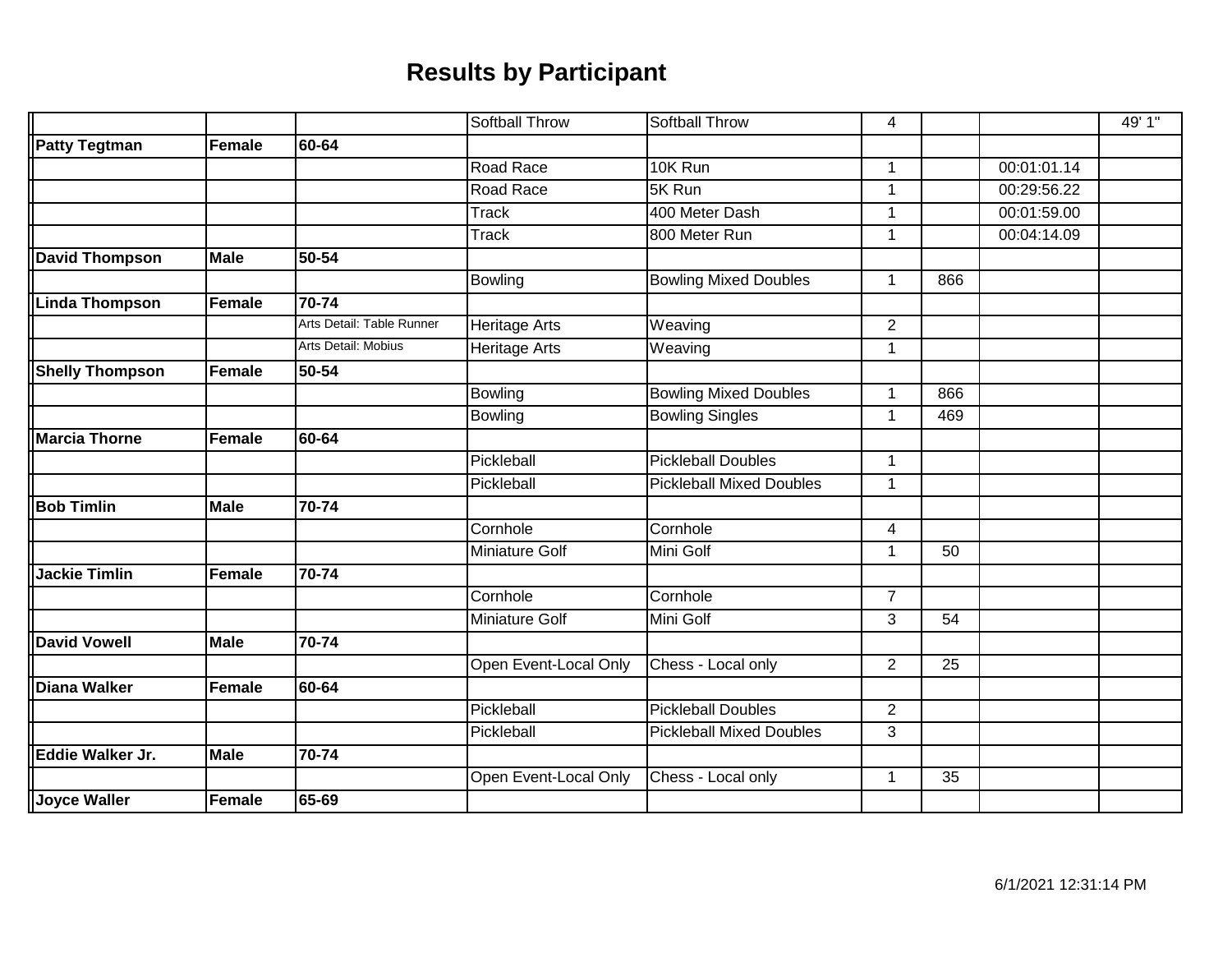|                        |             | Arts Detail: Mountain Sunrise   Visual Arts |                            | liO                               | 1              |      |        |
|------------------------|-------------|---------------------------------------------|----------------------------|-----------------------------------|----------------|------|--------|
| <b>Mary Walsh</b>      | Female      | 70-74                                       |                            |                                   |                |      |        |
|                        |             |                                             | <b>Bowling</b>             | <b>Bowling Doubles</b>            | 1              | 881  |        |
|                        |             |                                             | <b>Bowling</b>             | <b>Bowling Mixed Doubles</b>      | 1              | 901  |        |
|                        |             |                                             | <b>Bowling</b>             | <b>Bowling Singles</b>            | 1              | 498  |        |
|                        |             | Arts Detail: 9 inch bowl                    | Heritage Arts              | Woodturning                       | 1              |      |        |
|                        |             |                                             | Cornhole                   | Cornhole                          | 1              |      |        |
| <b>Scott Ware</b>      | Male        | 70-74                                       |                            |                                   |                |      |        |
|                        |             |                                             | Pickleball                 | <b>Pickleball Doubles</b>         | 3              |      |        |
| <b>David Warren</b>    | <b>Male</b> | 70-74                                       |                            |                                   |                |      |        |
|                        |             |                                             | <b>Bowling</b>             | <b>Bowling Mixed Doubles</b>      | 3              | 855  |        |
|                        |             |                                             | <b>Bowling</b>             | <b>Bowling Singles</b>            | $\overline{2}$ | 446  |        |
|                        |             |                                             | Bowling                    | <b>Bowling Doubles</b>            | 1              | 1102 |        |
| <b>Glenda Warren</b>   | Female      | 70-74                                       |                            |                                   |                |      |        |
|                        |             |                                             | <b>Bowling</b>             | <b>Bowling Mixed Doubles</b>      | 3              | 855  |        |
|                        |             |                                             | <b>Bowling</b>             | <b>Bowling Singles</b>            | $\overline{2}$ | 444  |        |
|                        |             |                                             | <b>Bowling</b>             | <b>Bowling Doubles</b>            | 1              | 749  |        |
| <b>Michael Wilkins</b> | Male        | 65-69                                       |                            |                                   |                |      |        |
|                        |             |                                             | <b>Bowling</b>             | <b>Bowling Singles</b>            | 3              | 392  |        |
|                        |             |                                             | Cornhole                   | Cornhole                          | 1              |      |        |
|                        |             |                                             | Golf                       | Golf                              | 1              | 83   |        |
|                        |             |                                             | Horseshoes                 | <b>Horseshoes</b>                 | $\overline{2}$ |      |        |
|                        |             |                                             | Pickleball                 | <b>Pickleball Singles</b>         | 3              |      |        |
|                        |             |                                             | Pickleball                 | <b>Pickleball Doubles</b>         | 3              |      |        |
|                        |             |                                             | <b>Table Tennis</b>        | <b>Table Tennis Singles</b>       | $\overline{2}$ |      |        |
|                        |             |                                             | Table Tennis               | <b>Table Tennis Mixed Doubles</b> | $\overline{2}$ |      |        |
|                        |             |                                             | Badminton                  | <b>Badminton Singles</b>          | 1              |      |        |
| <b>Joe Winchell</b>    | Male        | 75-79                                       |                            |                                   |                |      |        |
|                        |             |                                             | <b>Basketball Shooting</b> | <b>Basketball Shooting</b>        | $\overline{2}$ | 6    |        |
|                        |             |                                             | <b>Football Throw</b>      | <b>Football Throw</b>             | $\overline{2}$ | 60   |        |
|                        |             |                                             | <b>Softball Throw</b>      | <b>Softball Throw</b>             | $\overline{2}$ |      | 53' 0" |